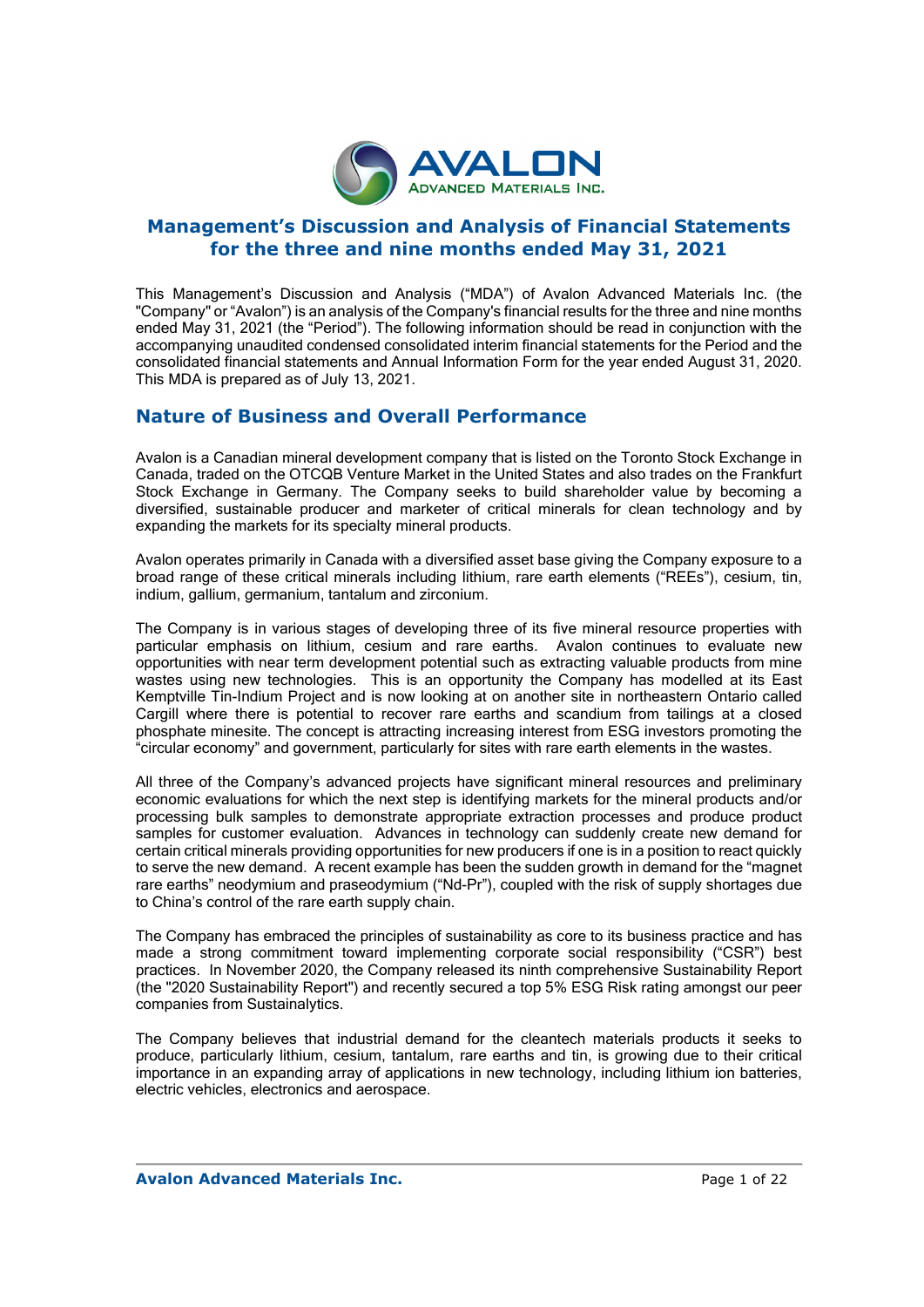## **Resource Development Activities**

Resource property expenditures for the three months ended May 31, 2021 (the "Quarter") totalled \$553,272, a 643% increase from the level of expenditures (\$74,498) for the same quarter in fiscal 2020 ("Fiscal 2020"), primarily due to the expenditures incurred on the 5,000 tonne bulk sampling program completed during the Quarter on the Separation Rapids Lithium Project ("Separation Rapids"). Of these expenditures, 93% were incurred on Separation Rapids, and 7% were incurred on the Lilypad Cesium-Tantalum Project ("Lilypad").

No properties were abandoned or impairment losses recorded during the Quarter.

Resource property expenditures for the nine months ended May 31, 2021 (the "Nine Month Period") totaled \$804,884, a 67% increase from the level of expenditures for the nine months ended May 31, 2020 (\$480,829). Of these expenditures, 83% were incurred on Separation Rapids Project, 13% were incurred on the Lilypad Project, and 4% were incurred on the Nechalacho Project. Expenditures on the Separation Rapids Project increased to \$668,629 from \$363,763 in the same period in Fiscal 2020, due to increased expenditures on the bulk sampling program. The expenditures on the Lilypad Project increased to \$100,735 from \$9,756 in the prior period, as the Company reactivated the Lilypad Project and completed a brief field program during the Nine Month Period. Expenditures on Nechalacho holding and storage costs were about the same at \$32,470 compared to \$28,686 in the prior period.

No properties were abandoned or impairment losses recorded during the Nine Month Period.

### *Separation Rapids Lithium Project*

The Separation Rapids property consists of nineteen mineral claims and one mining lease covering a combined area of approximately 4,414 hectares (10,910 acres) in the Paterson Lake Area, Kenora Mining Division, Ontario, all of which are owned 100% by Avalon. The lease covers an area of approximately 421 hectares over the area of the main lithium pegmatite deposit and adjacent lands that may be used for mine development infrastructure. Avalon also owns three aggregate permits along the road to the site, which cover a total area of approximately 16 hectares and are located within the area covered by the claims. The Separation Rapids deposit is a potential source of lithium minerals for use in the glass and ceramics industry as well as lithium compounds for the battery industry.

During fiscal 2018, the Company completed an updated preliminary economic assessment ("PEA") on a simplified business model that focuses on initial production of lithium mineral concentrates for the glass industry, with potential for future expansion into production of the battery materials lithium carbonate and/or lithium hydroxide. This smaller scale development model reduces capital expenditure requirements substantially from the lithium hydroxide production model completed in September, 2016, while generating attractive returns and reducing overall business and permitting risk. However, with growing interest in establishing new lithium battery materials supply chains in Canada, the Company is now looking at potentially accelerating its plans to produce lithium battery materials and has identified several potential industrial sites for a lithium refinery in Thunder Bay.

During the Quarter, the Company incurred \$512,161 (2020 - \$37,389) in exploration and development expenditures on the Separation Rapids Lithium Project. Approximately 76% of these expenditures were incurred primarily on the bulk sampling program which was completed during the Quarter, 9% were spent on permitting and baseline environmental studies, and 14% were incurred on metallurgical testwork. Approximately \$17,000 was also expended on lithium market development work towards securing offtake agreements for the petalite and lithium hydroxide products.

#### Lithium Markets

Recent marketing work has been focused mainly on high strength lithium glass-ceramics where a number of new market opportunities have been identified in aerospace technology. Production of petalite product samples for customer evaluation continues with strong interest from customers in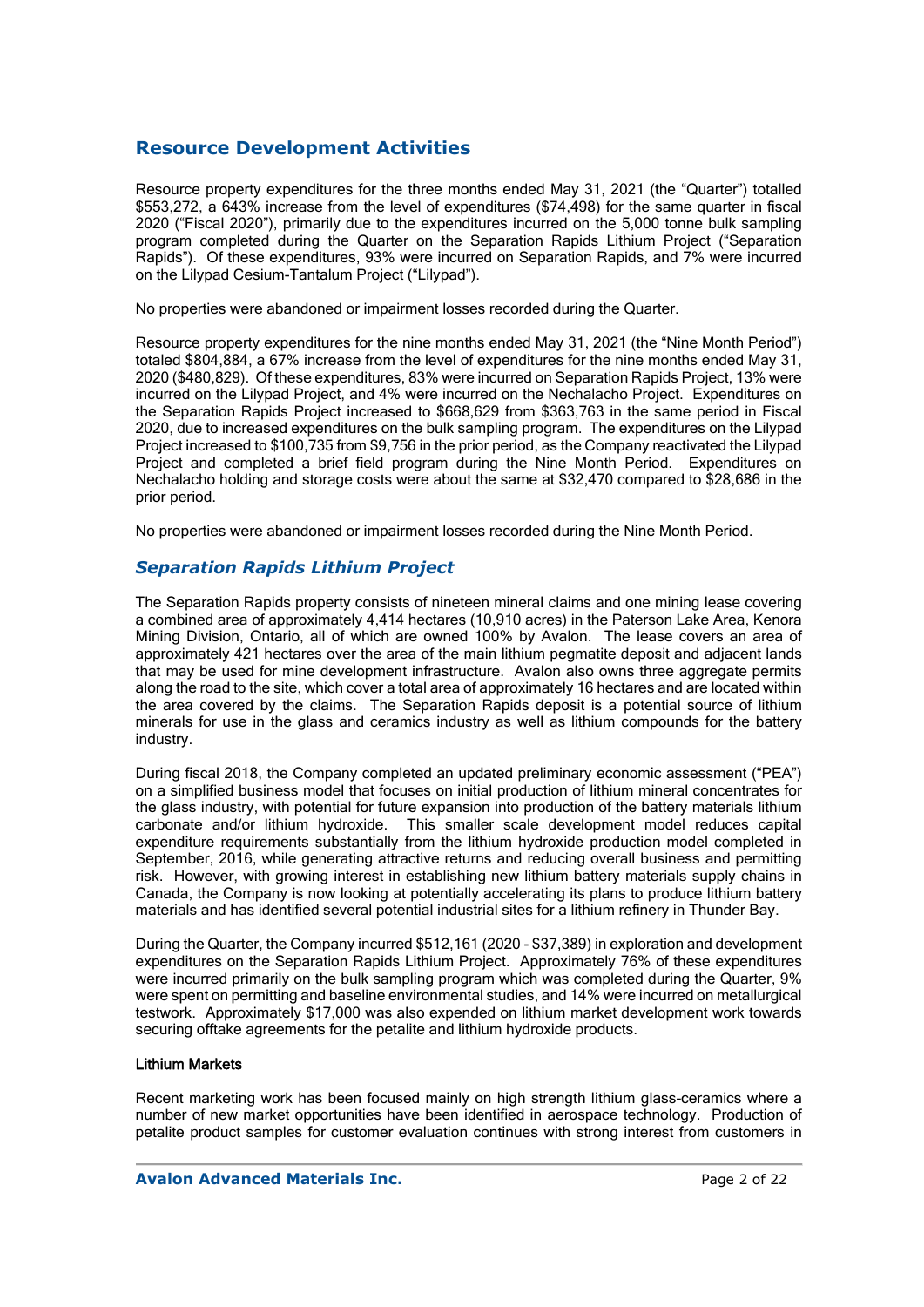Asia. Global lithium carbonate prices are now rising consistent with recent lithium market forecasts showing rapid growth in demand driven mainly by the battery market with supply shortages expected within the next 2-3 years. The Company is also revisiting the potential to produce a lithium hydroxide battery material, as outlined in Avalon's 2016 Preliminary Economic Assessment, because of the new interest in establishing lithium battery materials supply chains in Ontario, but the final products will be determined once the Company has received firm off-take commitments.

With the Ontario Government confirming its interest in establishing new battery materials supply chains in the province, Avalon has been investigating collaborative opportunities to establish a lithium refinery in Thunder Bay, Ontario, but has not yet made a final decision on a site for the refinery. Several vacant industrial sites on the waterfront are now under evaluation with a decision expected to be made in the Fourth Quarter. The refinery being planned would be adaptable for producing different lithium battery materials products, and would also be expandable to increase output and accept concentrates from other aspiring producers of lithium minerals from the many pegmatite deposits that occur in northwestern Ontario.

With demand for lithium growing rapidly and few advanced lithium projects ready to commence production, the Company remains well-positioned to bring a new supply of high-purity lithium minerals to the market to serve priority customers, once project financing and all required permits are in place. While project permitting has been progressing slowly, it can be accelerated once the project development model is finalized. Further, the Ontario government now recognizes that changes need to be made to the existing regulatory regime ("cutting the red tape") to differentiate critical minerals like lithium from traditional exchange-traded commodities and facilitate their more rapid development in Ontario as part of a new industrial strategy to support advanced manufacturing. There is also growing interest in the Federal government to encourage development of critical minerals supply chains for clean technology in Canada, including funding support for innovating new more efficient extraction technologies.

#### Recent Activities and Future Plans

The next step in the project's development is to proceed with a pilot plant program on a bulk sample to finalize flowsheet parameters for engineering purposes including reagent recycling and water treatment processes, after which a feasibility study can be completed. The bulk sample collection work program was completed during the Quarter with the extraction of 5,000 tonnes of mineralized rock of the three different ore types that is presently stored at a site near Kenora where it will be crushed to appropriate size prior to shipping to a metallurgical testing facility for pilot scale work. This work will also generate large product samples meeting the detailed specifications for glass-ceramic customer qualification and acceptance, and provide concentrate for further laboratory work on the lithium battery materials process flowsheet. Some of this process testwork will begin in the Fourth Quarter, but timing is uncertain due to a lack of available appropriately-equipped test facilities in Canada.

The use of gravity concentration through a process called dense media separation ("DMS") has proven successful at producing a petalite concentrate that meets the requirements of an international glass ceramic manufacturer. The Company is now investigating the possibility of purchasing a modest scale DMS plant to install at or near the site to begin producing larger quantities of the petalite product for the customer that has confirmed its interest. Continued exploration including drilling on the Paterson Lake claims in the vicinity of the new Snowbank petalite pegmatite discovery and the Glitter pegmatite is also planned in late summer or Fall.

In its 2016 Preliminary Economic Assessment, Avalon developed a proprietary process flowsheet to produce a high purity lithium hydroxide product from petalite for the lithium battery material market. The flowsheet has the advantage of generating limited waste by the recycling of the sulphuric acid solvent. To further optimize this flowsheet, Avalon has recently shipped a 50 kg sample of petalite concentrate to XPS (Expert Process Solutions) in Sudbury, Ontario to generate leach solution for use in optimizing the final stages of the process, which involves the use of electrolysis to produce lithium hydroxide. The program will focus on an improved membrane alternative and efficient crystallization of the final high purity product. The results (expected in September, 2021) will enable finalizing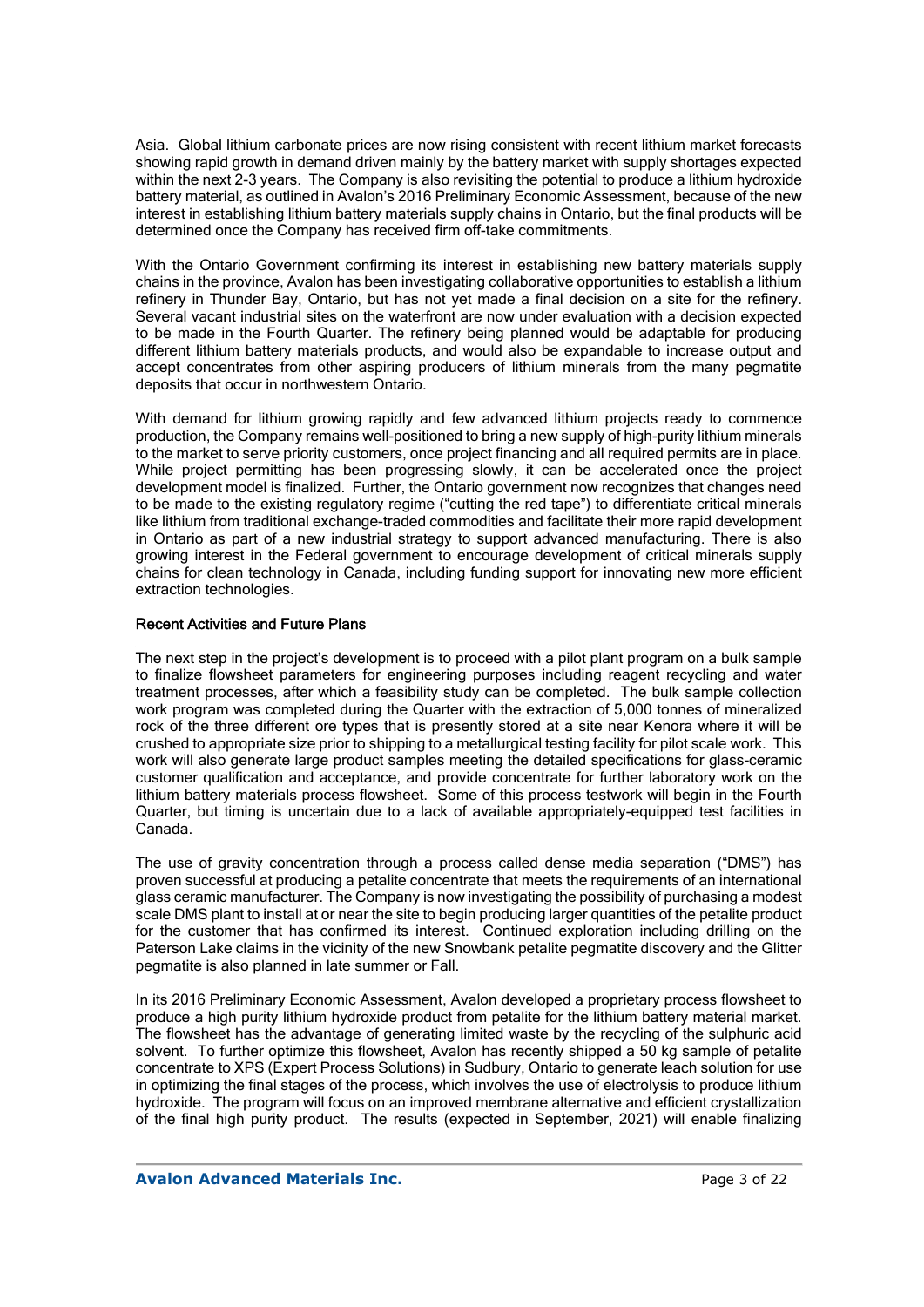equipment selection and design for the planned lithium refinery. Other testwork in progress is focused on ways to reduce processing costs and energy consumption, including alternative milling technologies.

The Company has completed satellite image surveying of the total property area covering 100 km<sup>2</sup> which will result in computer-based topographic information with 1 metre survey grid and 1 metre contours. This information will be valuable for further exploration programs, project engineering and environmental studies in the feasibility study.

#### Environmental Assessment and Community Engagement

Avalon is committed to developing the Separation Rapids Lithium Project based on modern CSR principles and reporting on its performance in its annual Sustainability Report. These CSR principles include commitments to minimize environmental impacts, ensuring the health and safety of employees, creating benefits for local communities and providing full transparency in its social and environmental performance. The Company and the project are now well known in the local community.

The project is located in the traditional land use area of the Wabaseemoong Independent Nations ("WIN") for which they have stewardship under an agreement with the Province. The Company first signed an MOU with WIN in 1999 which was renewed when the project was reactivated in 2013. Avalon management has been keeping WIN leadership informed on project activities and remains committed to fulfilling its community consultation obligations and partnering with WIN on business opportunities and providing training for community members. The Company has also consulted with the Métis Nation of Ontario and engagement is ongoing with other local Indigenous communities, regulators, and local government.

Environmental studies of the proposed power transmission line route are planned and opportunities to reduce costs and greenhouse gas ("GHG") footprint with green energy supply are also being investigated. With the exception of the powerline route study, the environmental studies necessary for permitting at the pit site are largely complete, though some minor updates are planned. A University of Toronto Capstone Masters Project was completed to assess green energy production options and other opportunities to reduce environmental impacts. Once applications are submitted, it is anticipated that all necessary permits for construction can be obtained in under a year. Construction activities for many project components can be initiated prior to receipt of all permits.

During the quarter, additional baseline data collection was initiated in preparation for the potential to utilize the aggregate quarry as the site for the planned demonstration-scale DMS plant. The site is already approved for ore crushing and storage for the bulk sample, and the only additional information required is for assessment of water supply and discharge options. Plant water use, water quality and discharge associated with the DMS plant are envisioned to be very small, reducing permitting requirements and risk.

Unless otherwise noted, the technical information on the Separation Rapids Lithium Project has been reviewed and approved by the Company's Consulting Metallurgist, Mr. David Marsh, FAusIMM (CP), or Dr. William Mercer, PhD, P.Geo. (Ontario), Vice President, Operations, who are both Qualified Persons under NI 43-101.

### **Nechalacho Rare Earth Elements Project**

The Nechalacho Rare Earth Elements Project is located at Thor Lake in the Mackenzie Mining District of the Northwest Territories ("NWT"), approximately 100 kilometres southeast of the city of Yellowknife. The property is comprised of eight contiguous mining leases totalling 5,786 hectares (14,297 acres), after three mining claims totalling 332 hectares on the southwest side of the original five leases were converted to mining leases. The original five leases are subject to one independently owned 2.5% Net Smelter Returns ("NSR") royalty agreement. Avalon has the contractual right to buy out this royalty on the basis of a fixed formula, which is currently approximately \$1.6 million, and which will increase at a rate equal to the Canadian prime rate until the royalty is bought out.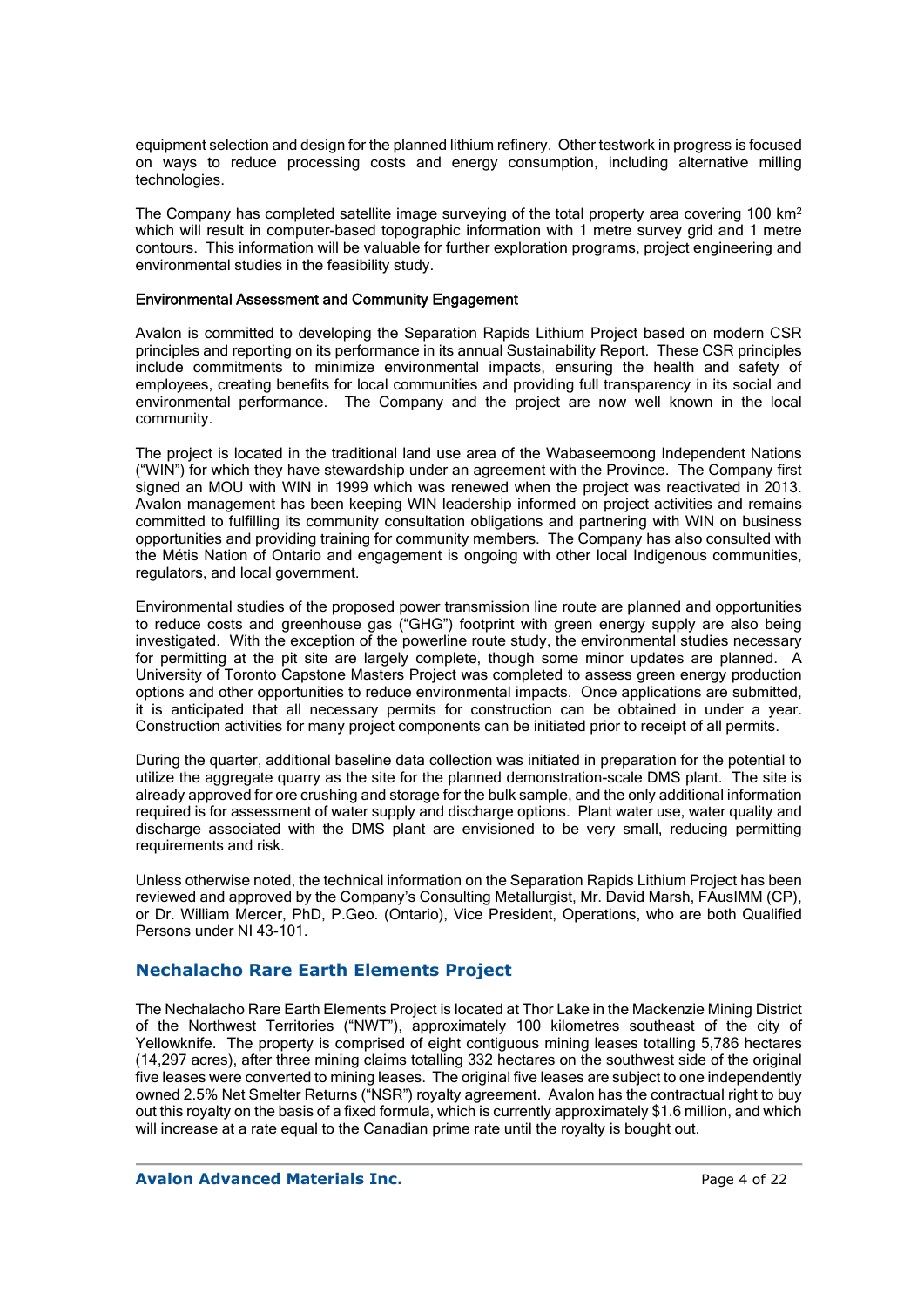During Fiscal 2020, Avalon sold the rights to the near-surface dominantly light rare earth mineral resources above a depth of 150 metres ("Upper Zone Resources") to Cheetah Resources Pty Ltd. ("Cheetah"). Avalon retained a 3.0% NSR royalty (the "3.0% NSR Royalty") and will continue to have access to the property for development and mining of its 100% owned Basal Zone heavy rare earth resource. Avalon has also agreed to waive the 3.0% NSR Royalty for the first five years of Cheetah's commercial production and to grant Cheetah the option to pay the Company \$2 million within eight years of the transaction closing to extend the waiver of this royalty in perpetuity. Cheetah also has the option to purchase the Company's option in the 2.5% NSR Royalty, provided that, upon exercising the option, it extinguishes this royalty. The eight mining leases are jointly recorded in the names of Cheetah 50% and the Company 50%, while the beneficial ownership is held in trust by Cheetah and Avalon as to their respective beneficial ownership entitlement in and to the Upper Zone Resources and the Basal Zone Resources, respectively. Avalon and Cheetah have formed a jointly-owned corporation (NWT Rare Earths Ltd.) to hold the exploration permits and related authorizations related to Nechalacho and have also entered into a co-ownership agreement governing each party's activities and management at site. On November 30, 2020, a new Land Use Permit MV2020D0013, expiring November 29, 2025 and Water License expiring November 29, 2027 were approved for both the Cheetah Demonstration Project and the previously approved Basal Zone early works construction activities.

Expenditures during the Quarter were \$4,109 (2020 – \$7,561), which were incurred primarily on ongoing sample storage costs. Avalon staff continue to provide occasional consulting services to Cheetah mainly related to project permitting.

## *East Kemptville Tin-Indium Project*

The 100% owned East Kemptville Tin-Indium Project is located 55 km northeast of Yarmouth, Nova Scotia, Canada. The property consists of an exploration licence covering 1,165 hectares (2,880 acres). East Kemptville was an operating tin mine from 1985-1992 and was North America's only large primary tin producer, before closing prematurely in 1992 due to a collapse in tin prices. Increasing global demand for tin and tightening supplies has resulted in improved tin prices (now trading near all time highs), creating an opportunity for Avalon to re-activate the site initially by processing a large stockpile of low-grade tin mineralization using low-impact sensor-based oresorting technology.

The Company completed a preliminary economic assessment during fiscal 2018 with a development model of utilizing the existing tailings management area ("TMA") and had been in negotiation with the surface rights owner to secure full tenure to the project site. Agreement in principle was reached in Fiscal 2019, however, the surface rights owner subsequently refused to sign the agreement and denied Avalon access to the site after putting on hold on any new work on TMAs on all of its closed minesites. Not having access to the site, caused the Company to decide to withdraw its mineral lease application (for which the fees were refunded) and the Company wrote off the costs incurred to-date of \$5,587,210 as an impairment loss during Fiscal 2020.

The Company did not incur any significant expenditures (2020 - \$19,793) during the Quarter on the East Kemptville Tin-Indium Project. The Company continues to retain the mineral rights through its exploration licence, and management remains optimistic that the Company will eventually be able to secure access to the site again to resume its site re-development plans. Discussions with Nova Scotia Ministry of Energy and Mines officials continued during the quarter, who are very supportive of Avalon's re-development model involving extracting critical minerals from the historic mine wastes including lithium and indium as well as tin.

### *Lilypad Cesium-Tantalum Project*

The Lilypad Cesium-Tantalum Project consists of 14 claims, comprising 166 new claim units or cells, totaling slightly over 3,299 hectares (8,152 acres), covering a field of lithium, cesium, tantalum ("LCT") mineralized pegmatites, and located 150 kilometres northeast of Pickle Lake, Ontario. The claims were originally staked between January, 1999 and October, 2000 and are 100% owned by the Company with no underlying royalties. Previous owners of the property drilled some 50 shallow drill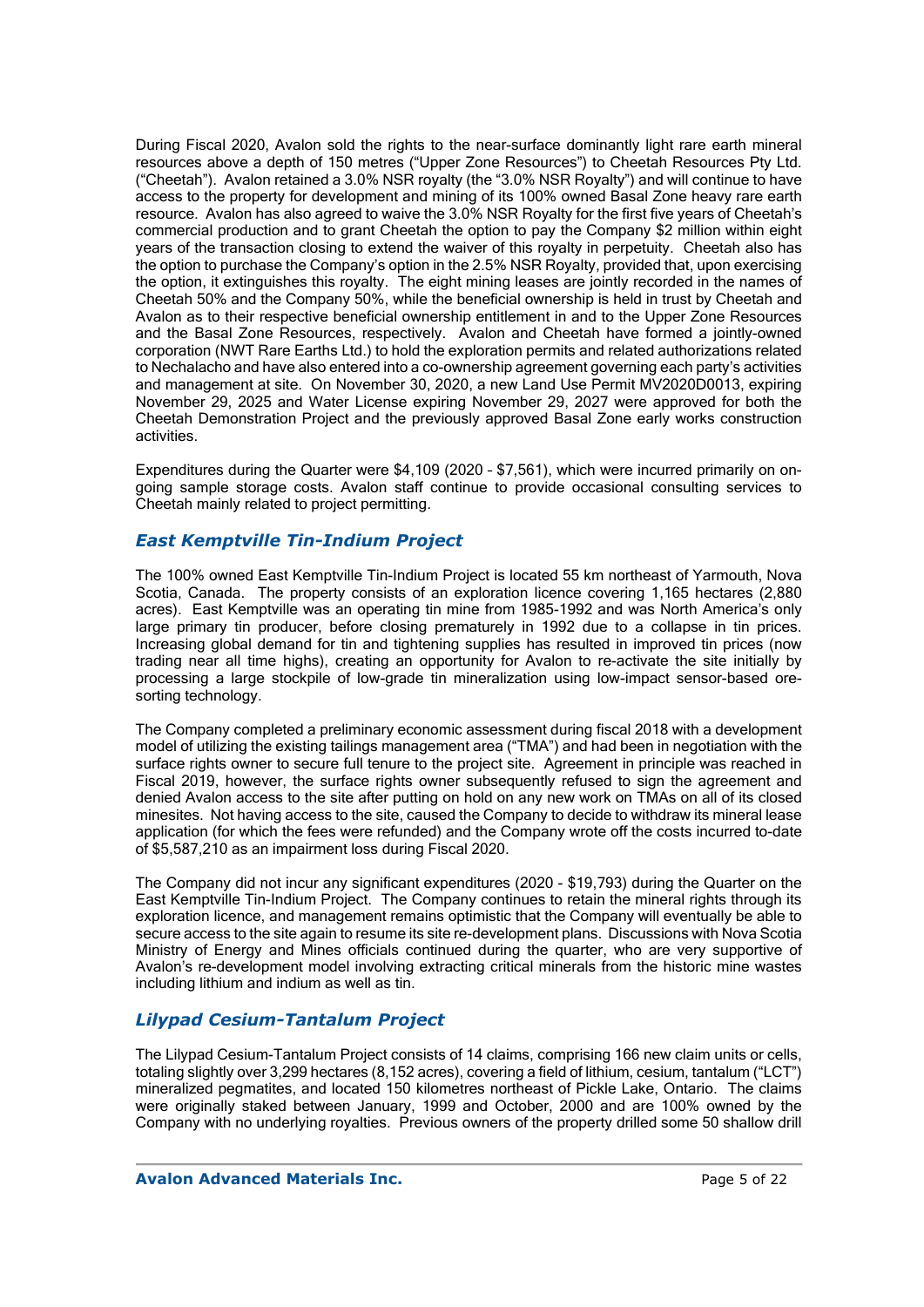holes, and Avalon completed 32 drill holes totaling 4,781 metres in 2000 and 2001 in a program focused primarily on the tantalum potential. These produced encouraging initial results including the discovery of significant cesium mineralization as the cesium ore mineral pollucite  $((Cs,Na)2A/2Si4O122B)$  assaying up to 6.205% Cs<sub>2</sub>O over 1.70 metres along with significant tantalum mineralization assaying over 0.10%Ta<sub>2</sub>O<sub>5</sub>. Lithium also occurs in these pegmatites both as spodumene and as lepidolite in association with the pollucite and tantalite mineralization.

The project had been inactive since 2002 but was re-activated in 2020 due to rising demand for cesium. New demand for cesium emerged in 2018 with the cessation of pollucite production at the Tanco mine in Manitoba. Then in 2019, Cabot Corp. announced the sale of its Specialty Fluids division (owner of the Tanco Mine) to Sinomine, a large Chinese mining and chemical company focused on critical minerals supply. This potentially creates new market opportunities for Avalon to serve with its cesium, tantalum and lithium products. There is now also renewed interest in tantalum due to limited supply sources and growing demand in new technology.

Some 75% of cesium production has been used to make cesium formate: a high density, low viscosity fluid used in deep offshore oil drilling. Cesium formate has a value of approximately US\$2,200/kg and is leased to oil well drilling companies and recycled after use. Other cesium products often sell at prices from US\$200-1,000/kg. Cesium has a variety of other high technology applications, including extremely accurate atomic clocks, and great potential in a range of applications in the production of electronics, photoelectric cells and in specialty glass applications.

During the Nine Month Period, the Company carried out a brief field program to collect 200 kg of cesium mineralized pegmatite rock for study on how to efficiently concentrate the pollucite mineralization which, unlike most such occurrences, is found widely distributed throughout the many LCT pegmatite dykes on the property. Follow-up work now in progress will involve mineralogical and analytical testwork to characterize in detail how the pollucite occurs, followed by metallurgical process testwork to identify the most efficient methods for concentrating the pollucite and recovering byproduct tantalum and lithium. This includes recent testwork using the Selfrag AG EPD process and sensor-based ore-sorting testwork conducted in January, 2021. Some results from this work have been received and are currently being analysed. Depending on the results, further sorting work will be conducted and methods for further concentrating the pollucite evaluated.

Most of the 200 kg of sample material was collected from one occurrence known as the Pollucite Dyke. Five duplicate analyses of two subsamples of the 200 kg averaged  $3.02\%$  Cs<sub>2</sub>O, 0.038% Ta<sub>2</sub>O<sub>5</sub> and 1.07% Li2O with a range of Cs2O from 2.95% to 3.09%. This is similar to grades obtained in historic trench sampling and also similar to the historic previously estimated average grade of the deposit adding confirmation of historic data. Similar results were obtained from grabs of drill core stored at site.

The Pollucite Dyke was drilled by Avalon in 2001 and a preliminary resource was estimated in 2001 to contain roughly 340,000 tonnes grading 2.294% Cs2O and 0.037% Ta2O5\* based on 9 holes drilled to a maximum vertical depth of 250 metres. The resource is open to depth and along strike for expansion. Other similar pollucite-bearing LCT pegmatite dykes on the property remain untested. Work is underway to verify this resource estimation under present CIM Standards for NI 43-101. Detailed mineralogical and geochemical studies are being undertaken at McGill University for modelling the origin and genesis of these unique pegmatite dykes to help guide further exploration.

Additional exploration work was initiated subsequent to the end of the Quarter which will include geological mapping and geochemical sampling to identify new tantalum-cesium drill targets. A followup drilling program is tentatively planned for the fall of 2021, to test any new targets and do additional drilling on the Pollucite Dyke. Preliminary environmental studies were also initiated. Future development of the project would be positively impacted by new infrastructure development, including road access, to the Ring of Fire mineral projects located further to the north. An Exploration Plan was filed with the Ontario government for the field program and, after circulation to Indigenous communities, approval for the program was granted subsequent to the end of the Quarter.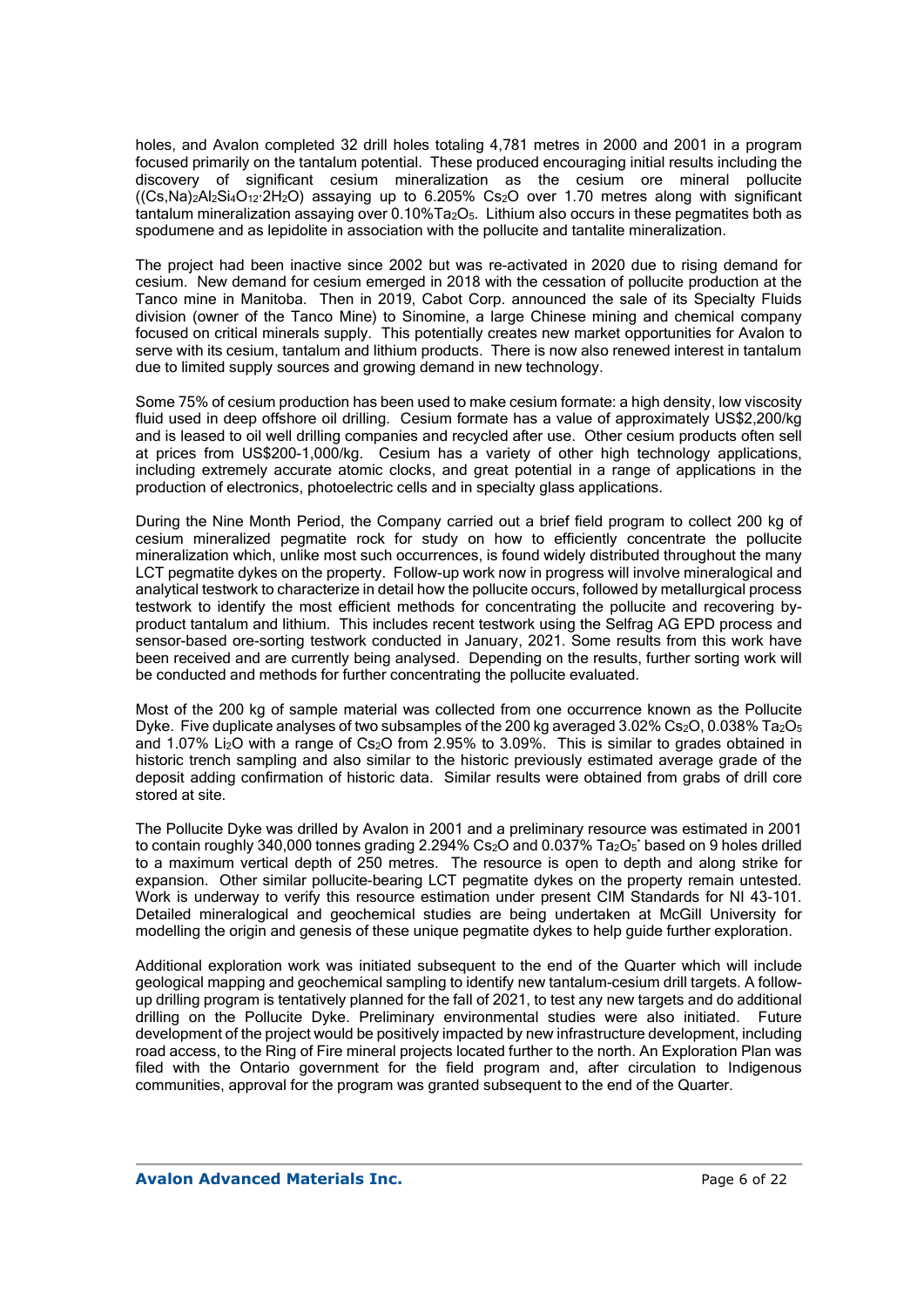The proiect is located in the traditional territory of the Eabametoong First Nation ("EFN"), approximately 25 km west of the community of Fort Hope. The Company has been in communication with EFN community leadership who are supportive of the Project. Some community members are assisting with line-cutting work in preparation for the 2021 mapping and sampling program.

The Company incurred \$37,002 (2020 - \$9,756) in expenditures during the Quarter on the Lilypad Cesium-Tantalum Project, which were mainly spent on planning and logistical preparatory work for the 2021 summer program.

 \*Cautionary note: the Lilypad resources described above are considered historic under NI 43-101 guidelines and have not been verified by an independent QP and therefore should not be relied upon. The Company is not treating the historic estimate as a current resource.

### *Other Projects*

#### Clean Technology Business Opportunities

Avalon is also continuing to evaluate the opportunity to apply innovative new extraction technologies to recover rare earths and other critical minerals from historic mine wastes including acid mine drainage. There are many such sites in North America where the waste may contain critical minerals that had no value when the mine was in operation but do today.

, Management sees enormous growth potential in this emerging sector and good opportunities for accessing capital from the many government programs oriented towards cleantech development and from the growing international Impact/ESG investment community. This is also consistent with the growing interest in establishing the "Circular Economy" through innovative recycling of waste materials.

Government is increasingly committed to supporting the establishment of new critical minerals supply chains in Canada including in Ontario where the Province just announced the creation of a new critical minerals strategy on March 10<sup>th</sup>. Avalon is continuing to support the efforts of policymakers to implement needed regulatory changes to recognize critical minerals as a unique sub-sector of the mineral industry. Central to this need is recognizing the importance of bulk sampling at the early stages of exploration to determine if the mineralization of economic interest can be efficiently processed to make a product that will be accepted in the market.

In February, 2021, the Company entered into a binding letter of intent (the "LOI") to purchase ownership of 2333382 Ontario Inc. ("2333382"), a private Ontario corporation which owns four industrial minerals properties and a demonstration-scale processing plant located at Matheson, Ontario. Among the industrial minerals property assets owned by 2333382 is an asset transfer agreement giving 2333382 the right to acquire full title to the mining leases of the former phosphate mine on the Cargill Carbonatite Complex near Kapuskasing, Ontario. This carbonatite complex hosts significant concentrations of a number of critical minerals including rare earths and scandium, contained both in the bedrock and in the mine tailings.

Work done by 2333382 has demonstrated that the estimated 12.5 million tonnes of tailings contain phosphate levels ranging from 15-20%  $P_2O_5$  and can be sold "as is" for use in various agricultural fertilizer products. Sales of these phosphate-rich tailings are already generating revenues for 2333382 with considerable potential for growth as demand for phosphate mineral products is increasing. Analytical work done by 2333382 and Avalon on the tailings to date indicates the presence of significant concentrations of rare earths, scandium and zirconium, which preliminary testwork indicates will be recoverable through additional processing of the tailings. This provides significant potential for future revenue growth.

The total purchase price to be paid by the Company will be \$16 million, payable in a combination of cash and common shares of Avalon over a period of two years. The initial payment of \$200,000 in cash and the issuance of 1,000,000 common shares have been made during the Quarter. The balance of the purchase price will be made in four instalments on the following schedule: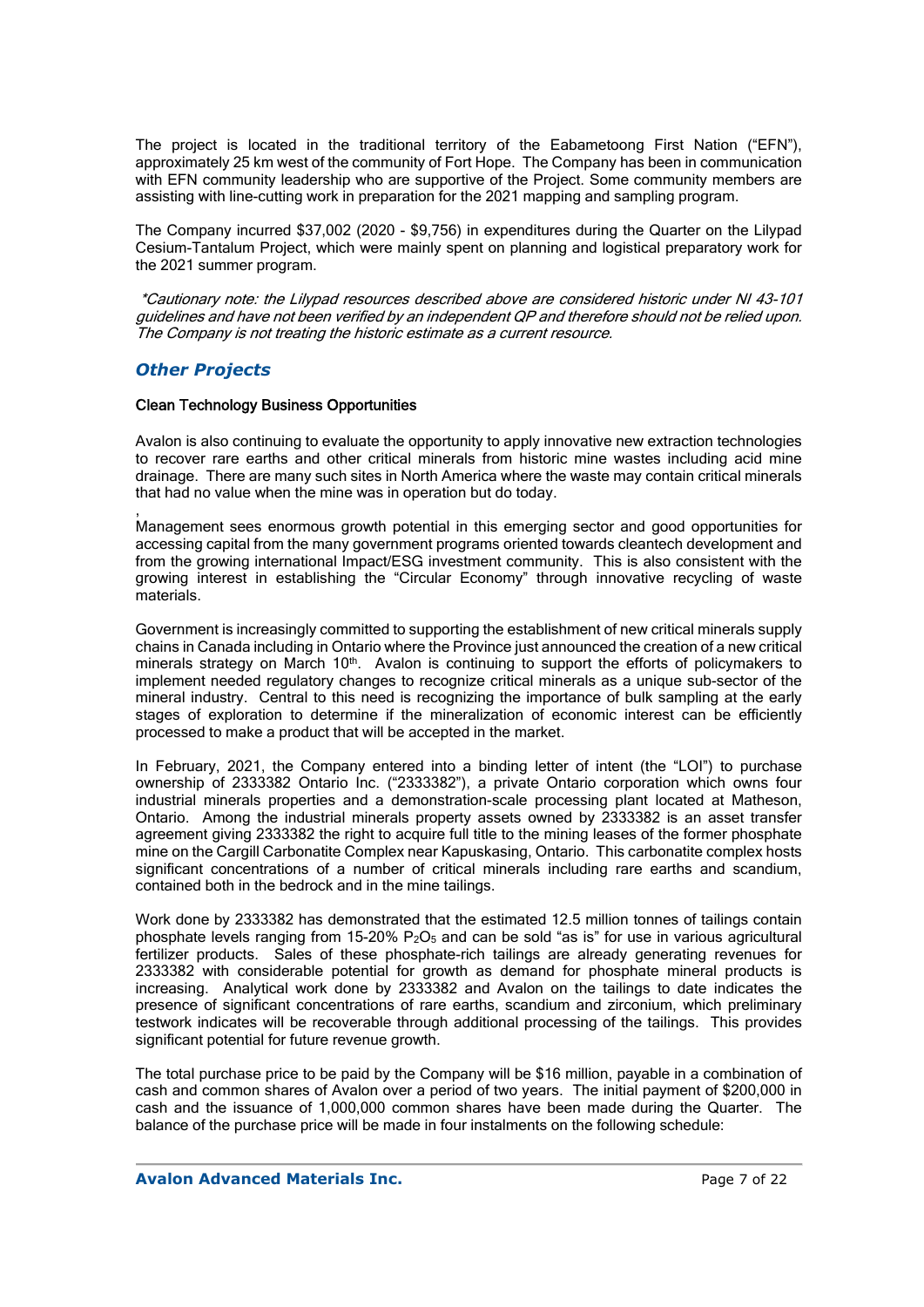- i) on or before August 15, 2021, \$900,000 in cash, of which 50% can be paid in common shares at the Company's discretion;
- ii) on or before February 15, 2022, \$3 million in cash;
- iii) on or before August 15, 2022, \$3 million in cash; and
- iv) on or before February 15, 2023, \$8,700,000 in cash.

The Company will also assume responsibility for managing all of 2333382's ongoing operations upon posting of a Letter of Credit in the amount of \$23.7 million with the Ontario government to meet current closure plan financial assurance requirements at the Cargill site. Discussions are in progress with a number of lenders toward securing the required Letter of Credit.

The Company has also staked six mineral claims in close proximity to the Cargill Carbonatite Complex during the Nine Month Period.

#### Warren Township Anorthosite Project

Avalon is considering reactivating its wholly-owned Warren Township Anorthosite Project in view of growing demand for the calcium feldspar product, which is being driven by innovation in glass technology and space exploration technology. The property is covered by a lease of 688 hectares (1,699 acres). The high-quality calcium feldspar product is used in the manufacture of reinforcing glass fibre and other industrial products, such as mineral fillers. The market has continued to grow with new emerging cleantech applications, such as composites for wind turbine blades.

Recently, there has been demand for small quantities of the crushed anorthosite rock for use as a "lunar simulant" due to its mineralogical similarity with dust on the surface of the moon. There is considerable research into developing lunar vehicles where lunar simulant is needed to replicate conditions on the moon. The Shawmere anorthosite at Warren Township is ideally suited for this purpose.

The Company is now in the process of compiling all the historic drilling and analytical data and bringing them into up-to-date digital file formats. This was supported by a recently completed drone topographic and photographic digital survey. Samples of crushed anorthosite have recently been supplied to interested lunar simulant customers outside Canada.

## **Corporate Social Responsibility**

In November 2020, the Company released its 2020 Sustainability Report, which is now available for download on the Company's website at: http://www.AvalonAM.com. During the Quarter the Company announced receiving its Environmental, Social and Corporate Governance ("ESG") Risk Rating following an independent audit of the Company's business practices and policies performed by Sustainalytics, a Morningstar company. Avalon received an ESG Risk Rating of 28.9 in its industry, Diversified Metals, and ranked among the top 5% of 150 industry companies analyzed globally. The benefits of obtaining an ESG Risk Rating include the ability to provide better access to ESG investment capital, and the ability to gain commercial benefit from the rating externally with creditors, suppliers and other stakeholders.

The 2020 Sustainability Report was prepared in accordance with the Global Reporting Initiative's Global Reporting Standards. It incorporates a self-assessment of Fiscal 2020 performance and sets targets for 2021 against the applicable and updated Mining Association of Canada "Toward Sustainable Mining" indicators. A risk assessment was completed related to the COVID 19 pandemic and detailed office re-opening procedures were developed and training completed for all employees. The office remains largely closed with most employees still working from home and only occasionally visiting the office. No COVID 19 related illnesses have been reported. Avalon is committed to working closely with its Indigenous partners to create lasting economic and social benefits in the communities.

Avalon's leading sustainability efforts are also benefitting the exploration industry. Avalon is supporting the PDAC, the Ontario Mining Association and the Mining Association of Canada in their efforts to educate regulators and policymakers regarding the need to update regulations in order to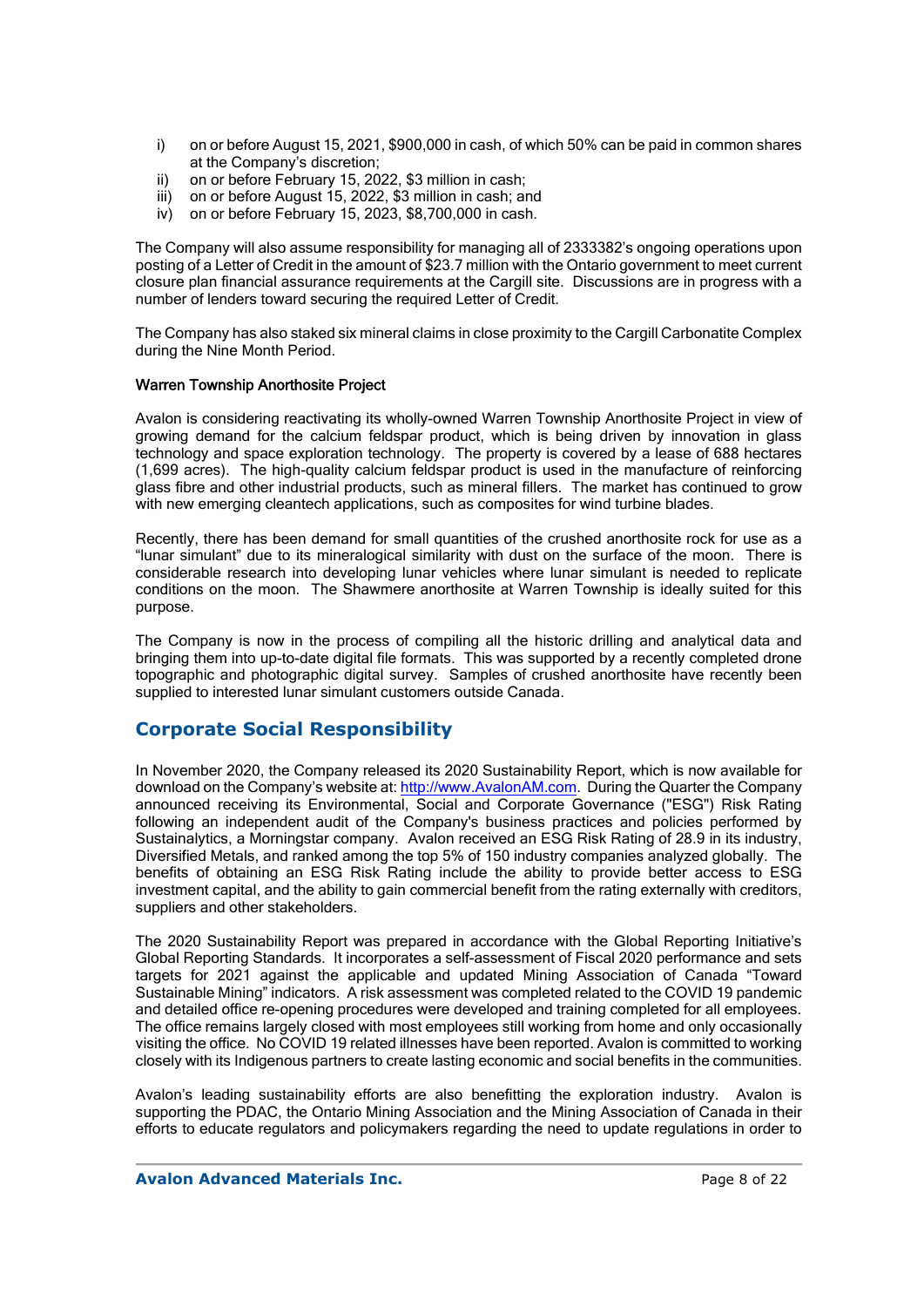encourage more and sustainable development of critical minerals resources in Canada that are vital for establishing the new clean economy in Canada and to ensure access to land for exploration purposes.

The Company's focus is on materials that enable clean technology, including electric vehicles, power storage, solar and wind power. In order to do this sustainably, Avalon designs its operations to minimize environmental impacts and greenhouse gas emissions, while planning for rehabilitation and productive use of the land post closure. The Company also now incorporates a staged-development approach to its cleantech materials projects, which involves starting production at a modest scale, to minimize project footprint and potential risks to environment, while also reducing investment risk and creating opportunities for its Indigenous business partners. Further, Avalon is a leader in looking at closed mine sites as opportunities to remediate long term environmental liabilities through economic extraction of valuable minerals from waste materials using new technologies.

In response to the increasing concern expressed by regulators, insurers, investors, customers and other communities of interest, and building on its historic success in reducing greenhouse gas emissions. Avalon has continued to evaluate the potential to become carbon neutral by 2050. In conjunction with climate change risk assessment, Avalon is investigating a wide range of opportunities and potential barriers to cost effectively achieving this, and is cautiously optimistic that a serious and realistic commitment to achieving this goal can be made. A study to assess this potential at Separation Rapids was successfully completed in the quarter.

Being a recognized sustainability leader reduces costs and facilitates good relationships with communities, which helps reduce risk of experiencing lengthy delays in receiving operating permits and approvals. This also helps facilitate the acquisition of our social license to operate. Avalon believes that responsible users of our cleantech materials will require increasingly sustainable sources for their materials which we believe will provide Avalon with a competitive advantage in securing market access for its products.

## **Administration and Other**

Interest income decreased to \$2,064 compared to \$3,794 in the comparable quarter in Fiscal 2020. During the Quarter interest rates were lower than the comparative quarter in Fiscal 2020.

Management fees of \$1,802 were earned in the Quarter (2020 - \$4,486) related to the management and support of Cheetah's work programs at Nechalacho, which have substantially wound up and are only continuing at a de minimis level.

Corporate and Administrative expenses totalled \$471,299 during the Quarter, a 17% increase from the amount incurred during the comparative quarter in Fiscal 2020 (\$401,568). The main areas of increased operating expenses for the Quarter were expenses on salaries and benefits and investor relations expenses, which were partly offset by reduced expenses on marketing and sales.

Salaries and benefits increased by \$52,238 (24%) to \$269,535 compared to \$217,297 for the same quarter in Fiscal 2020. This increase is related to the lower salaries and benefits that were incurred in the same quarter in 2020 as the Company's executive management team agreed to a temporary salary reduction for April to August 2020.

Expenses on public and investor relations increased by \$33,870 (73%) compared to the same quarter in Fiscal 2020. The increase is primarily related increased activities during the Quarter included advertising in trade publications, filming a BTV episode and higher registration fees on virtual investor conferences. Investor relations activities during the Quarter continued to involve responding to regular email and phone inquiries and occasional participation by the CEO in virtual investor conferences and critical minerals webinars. Subsequent to the end of the Quarter, the Company entered into an agreement to retain the services of Harbor Access LLC to provide investor relations services to the Company for an initial six-month term.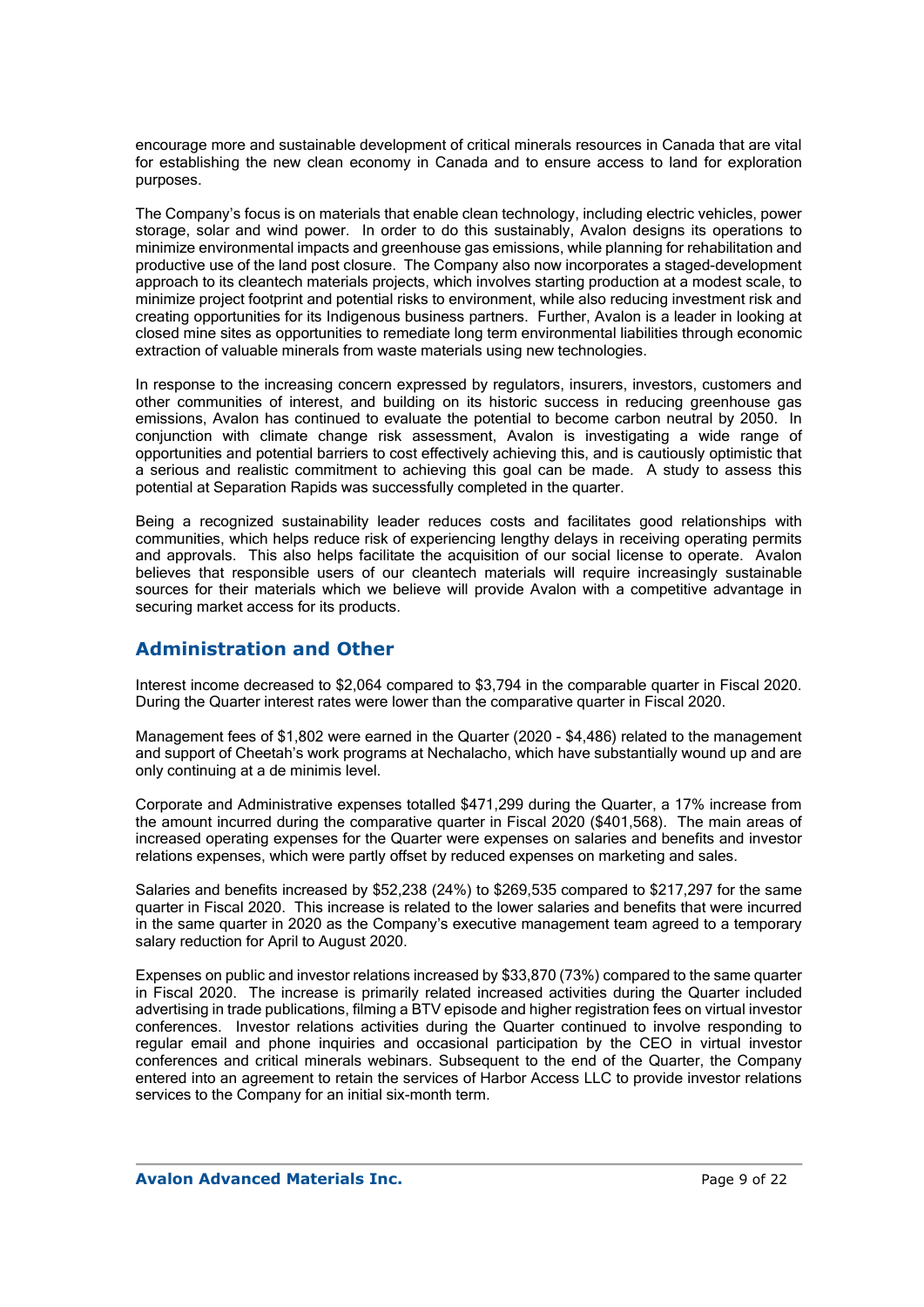Expenses on marketing, sales and government relations decreased by \$21,160 (47%) to \$23,996 during the Quarter compared to the same quarter in Fiscal 2020 primarily due to government relations activities are now being conducted inhouse. During the Quarter, the Company re-engaged justenvironment as a consultant to support the Company's government relations work and introduce management to potential new ESG investors.

Corporate filing and legal fees increased by \$17,271 (72%) compared to the same quarter in Fiscal 2020. The increase is primarily related to the increased filing fees and legal work relating to the Company's share capital amendment which was completed during the Quarter.

Expenses on general exploration decreased by \$14,991 to \$8,641 during the Quarter compared to \$23,632 in Fiscal 2020. Higher metallurgical testwork expenditures were incurred to evaluate a potential project acquisition in Fiscal 2020, which did not reincur during the Quarter.

Depreciation expense decreased by \$27,414 to \$31,822 during the Quarter compared to \$59,236 for the same quarter in Fiscal 2020. This decrease is primarily due to the rent subsidy under the Canada Emergency Rent Subsidy programs recognized during the Quarter relating to the Company's leased office premises.

Share based compensation expense totalled \$168,667 for the Quarter compared to \$32,069 for the same quarter in Fiscal 2020. This increase is primarily related to the increase in the estimated fair value of the options earned, and the fair value of Deferred Share Units ("DSUs") and Restricted Share Units ("RSUs") earned and recognized during the Quarter compared to the same quarter in Fiscal 2020. The DSU and RSU Plans were approved by the shareholders in February 2021.

At each reporting period date, the fair values of the Company's outstanding derivative liabilities (which included the warrants denominated in US\$ and warrants with exercise prices that are subject to adjustment from time to time in the event of certain common share rights offerings, collectively referred to as "liability classified warrants") are re-measured using the Black-Scholes pricing model, which resulted in a gain of \$1,150,695 and a loss of 1,188,826 in the Quarter and in the Nine Month Period, respectively, compared to a loss of \$57,813 and a loss of \$41,615 in the comparable quarter and the nine month period in Fiscal 2020, respectively. The changes in the estimated value of these warrants are mainly caused by the fluctuation in the trading price of the Company's common shares between the beginning and end of the reporting periods, and the issuance of 9,800,000 liability classified warrants in January 2021.

Interest income decreased to \$4,405 compared to \$23,733 for the Nine Month Period compared to the same period in Fiscal 2020. During the Nine Month Period interest-bearing cash balances as well as interest rates were lower than the comparative period in Fiscal 2020.

Consistent with the Quarter and for the same reason, management fees earned in the Nine Month Period decreased to \$4,878 compared to \$105,592 for the same period in Fiscal 2020 related to the management of Cheetah's work programs at Nechalacho.

For the Nine Month Period, corporate and administrative expenses totalled \$1,455,594 compared to \$1,537,574 for the same period in Fiscal 2020. The main areas of decreased operating expenses for the Nine Month Period were salaries and benefits, investor relations expenses, and expenses on marketing, sales and government relations, which were partly offset by higher audit and legal fees.

Salaries and benefits for the Nine Month Period decreased by approximately 8% to \$798,754, compared to the same period in Fiscal 2020. This decrease is primarily related to a reduced level of staffing and the Canada Emergency Wage Subsidy.

Investor relations expenses decreased by \$63,140 (29%) to \$155,244 during the Nine Month Period compared to the same period in Fiscal 2020. The decrease is primarily related to a reduced level of investor relations activities carried out by consultants, reduced travel and a reduced number of investor conferences attended during the Nine Month Period due to COVID-19 compared to the same period in Fiscal 2020.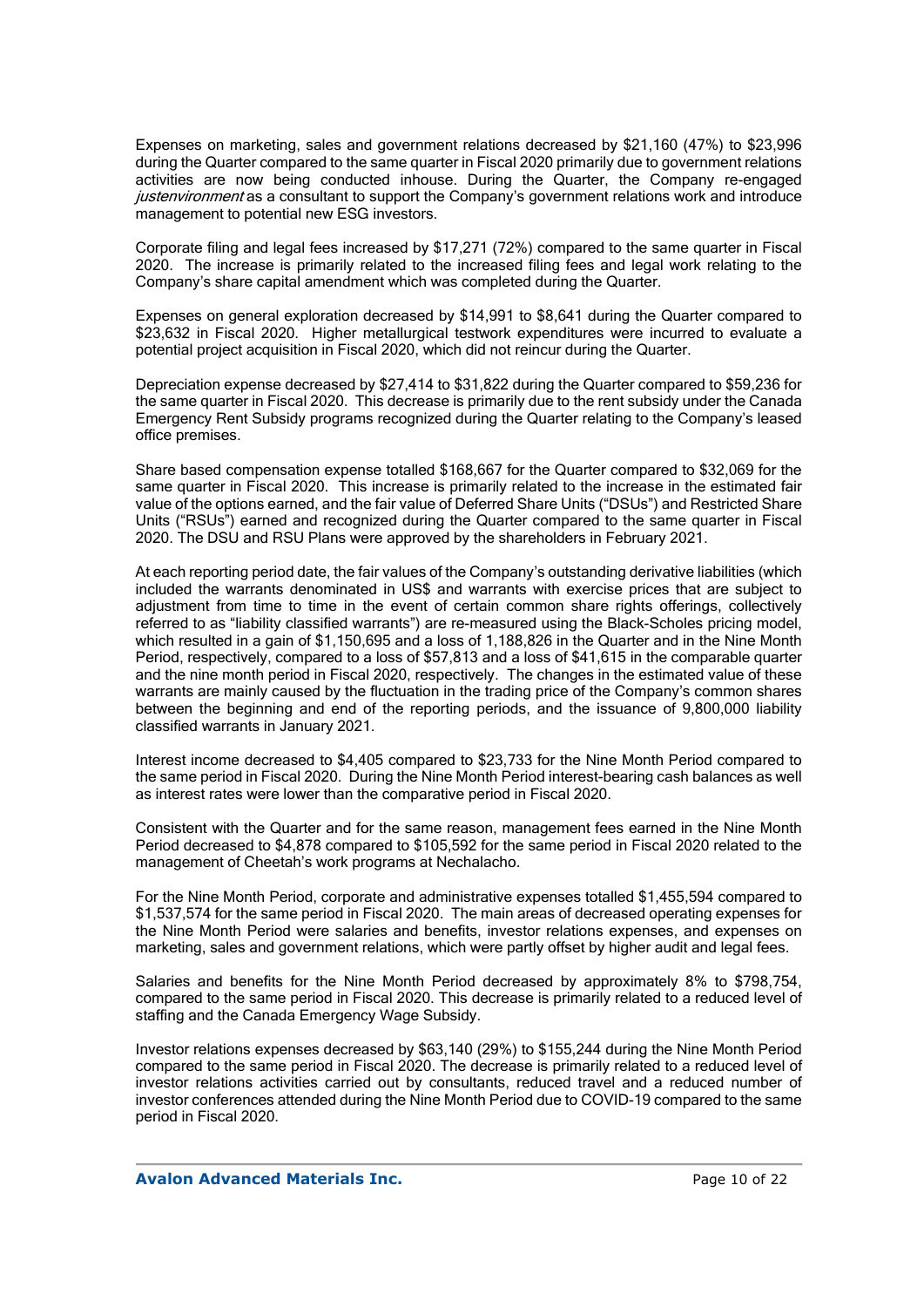Expenses on marketing, sales and government relations decreased by \$31,847 (30%) to \$73,868 during the Quarter compared to the same quarter in Fiscal 2020 primarily due to government relations activities are now being conducted inhouse and reduced travel due to COVID-19.

Audit and legal fees increased by \$91,420 (117%) during the Nine Month Period compared to the same period in Fiscal 2020. The increase is primarily related to the increase in fees for the audit of the Company's financial statements for Fiscal 2020 and the increased legal work with respect to the Company's share capital amendment, and in reviewing the Company's governance documents and the Company's DSU Plan and RSU Plans.

Consistent with the Quarter and for similar reasons, share based compensation increased to \$224,670 from \$69,002 during the Nine Month Period compared to the same period in Fiscal 2020.

The Company recognized a financing transaction cost expense of \$1,274,563 during the Nine Month Period relating to the issuance of the convertible note payable issued in January 2021.

The fair values of the Company's outstanding convertible redeemable preferred shares were remeasured quarterly, which resulted in a loss of \$Nil and a loss of \$39,375 for the quarter and nine months ended May 31, 2020, respectively. All of the Company's preferred shares had been converted into common shares prior to the beginning of the Nine Month Period, and accordingly there is no comparable expense in the Quarter and the Nine Month Period.

## **Summary of Quarterly Results**

The following selected financial data is derived from the unaudited condensed consolidated interim financial statements and financial information of the Company.

| <b>Fiscal Year</b>                                  |                                 | 2021        |                |             | 2019          |                |                |           |
|-----------------------------------------------------|---------------------------------|-------------|----------------|-------------|---------------|----------------|----------------|-----------|
| <b>For the Quarters Ended</b>                       | <b>May 31</b><br><b>Feb. 28</b> |             | <b>Nov. 30</b> | Aug. 31     | <b>May 31</b> | <b>Feb. 29</b> | <b>Nov. 30</b> | Aug. 31   |
|                                                     |                                 |             |                |             |               |                |                |           |
| Revenue                                             | 3,866                           | 2,331       | 3,086          | 4,813       | 8,280         | 21,068         | 99.977         | 13,301    |
| Net Income (Loss) before<br>discontinued operations | 540,924                         | (3,945,714) | (758,116)      | (5,913,590) | (578, 071)    | 1,700,782      | (576, 385)     | (50, 259) |
| Net Income (Loss)                                   | 540,924                         | (3,945,714) | (758, 116)     | (5,913,590) | (578, 071)    | 1,700,782      | (576, 385)     | (50, 259) |
| Income (Loss), per<br>share, basic                  | 0.002                           | (0.011)     | (0.002)        | (0.017)     | (0.002)       | 0.005          | (0.002)        | (0.000)   |
| Income (Loss), per<br>share, diluted                | (0.001)                         | (0.011)     | (0.002)        | (0.017)     | (0.002)       | 0.005          | (0.002)        | (0.000)   |

The fluctuation in quarterly net loss is primarily due to share-based compensation expenses recognized as stock options, DSUs and RSUs granted to directors, officers, employees and consultants of the Company are earned, the gain on sale of property, plant and equipment, the impairment losses recognized on resource properties, changes in the fair value of derivative liabilities and convertible redeemable preference shares, and expensed financing transaction costs. The costs of resource properties are written down at the time the properties are abandoned or considered to be impaired in value.

## **Liquidity and Capital Resources**

In management's view, given the nature of the Company's operations, which consists mainly of the exploration and development of mineral properties, the most relevant financial information relates primarily to current liquidity, solvency, and planned property expenditures. The Company's financial success will be dependent on the economic viability of its resource properties and the extent to which it can develop its mineral resources. Such development may take several years to complete and the amount of resulting income, if any, is difficult to determine until firm offtake commitments have been secured. The sales value of any mineralization discovered by the Company is largely dependent on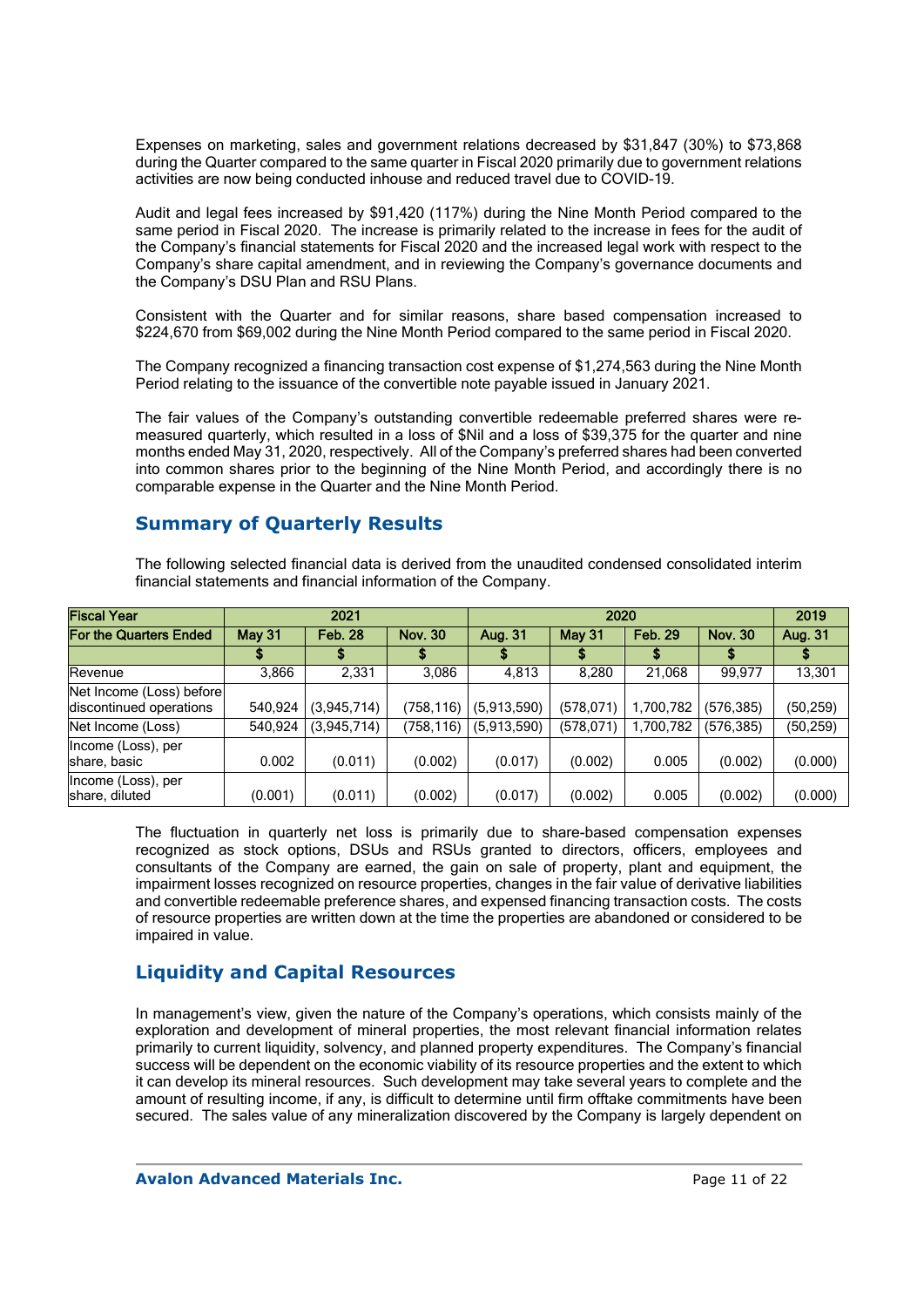factors beyond the Company's control, including the negotiated value of the critical minerals products to be produced.

The Company manages its capital structure and makes adjustments to it based on the funds available to the Company in light of changes in general economic conditions, the Company's short term working capital requirements, and its planned exploration and development program expenditure requirements.

As the Company is in the development stage, its principal source of capital is from the issuance of equity securities. In order to achieve its objectives, the Company expects to spend its existing working capital and raise additional funds as required.

The outbreak of the novel strain of coronavirus, specifically identified as "COVID-19", has resulted in governments worldwide enacting emergency measures to combat the spread of the virus. These measures, which include the implementation of travel bans, self-imposed quarantine periods and social distancing, have caused material disruption to businesses globally resulting in an economic slowdown. Global equity markets have experienced significant volatility. Governments and central banks have reacted with significant monetary and fiscal interventions designed to stabilize economic conditions. However, governments are now promoting the development of critical minerals supply chains in Canada and offering financial support to companies like Avalon with significant critical minerals resources, especially lithium battery materials and rare earths. The Company has implemented measures to reduce costs and preserve working capital during this period of reduced business activity. While the Company has closed its office temporarily due to the COVID-19 pandemic, staff continue to work from home. Work programs, such as sample collection and metallurgical testwork have continued and with lockdown measures starting to be lifted, field programs can now be initiated.

On January 29, 2021, the Company issued a convertible note payable in the amount of \$3,000,000 to an entity managed by the Lind Partners ("Lind") (the "Note"). The Note has a term of two years with a maturity date of January 29, 2023 and accrued an interest amount of \$600,000 on the date of issuance, resulting in the Note to bear a face value of \$3,600,000 at issuance.

Lind is entitled to convert any outstanding amount of the face value of the Note into common shares commencing on May 30, 2021 at a conversion price equal 85% of the five day trailing value weighted average price ("VWAP") of the common shares prior to the date of conversion. The Company has the right to repurchase the Note at the outstanding face value at any time, subject to the holder's option to convert up to one third of the original value into common shares prior to the Company's repurchase.

In conjunction with the issuance of the Note, Lind received a closing fee of \$90,000 and 9,800,000 common share purchase warrants. Each warrant entitles the holder to purchase one common share of the Company at a price of \$0.18 per common share until January 29, 2025.

The number of common shares to be issued would be 23,123,732 if the entire Note had been converted into common shares based on the five day trailing VWAP of the Company's common shares on the TSX of \$ \$0.1739 on May 31, 2021.

On March 15, 2021, the Company completed its share capital amendment, which involved amending the Company's articles to reflect a 500:1 consolidation of the Company's common shares, immediately followed by a 1:500 split of the Company's post-consolidated common shares on March 15, 2021 (the "Share Capital Amendment"). Shareholders who held less than 500 common shares in the form of a physical certificate immediately prior to March 15, 2021 ("Registered Shareholder") were paid a cash payment in exchange for their shares (the "Cash Payment") equal to the number of common shares they held immediately prior to the Share Capital Amendment multiplied by \$0.21, which is the volume weighted average trading price of the common shares on the TSX during the five consecutive trading days prior to March 15, 2021. Shareholders holding less than 500 common shares in a brokerage account immediately prior to the March 15, 2021, and who so elected through their intermediary, have been paid the Cash Payment. All other shareholders continued to hold the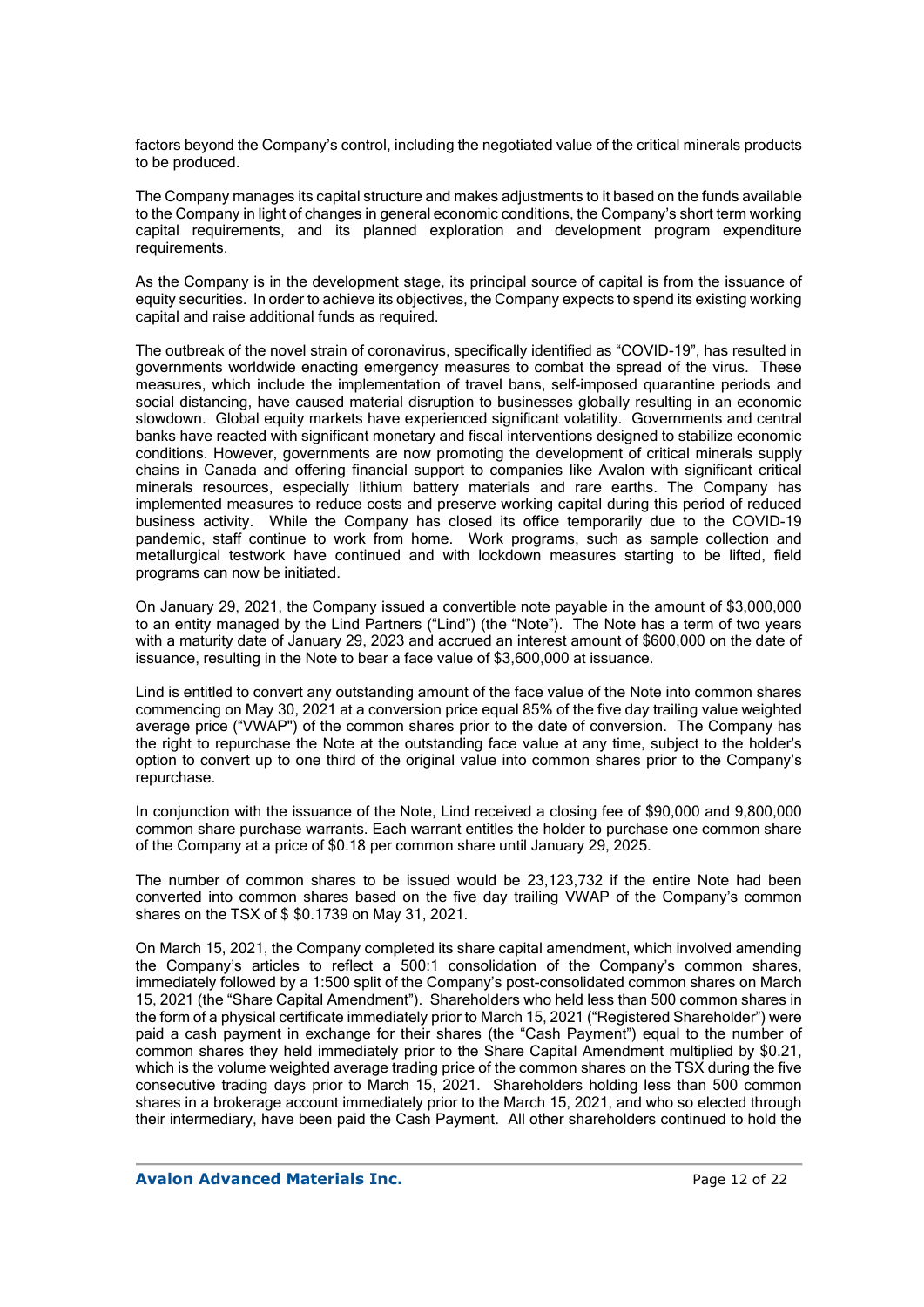exact same number of shares after the Share Capital Amendment that they did prior to the Share Capital Amendment.

As a result of the Share Capital Amendment, a total of 955,949 common shares has been redeemed and cancelled, of which 932,366 shares were elected by shareholders who held their shares in a brokerage account, and the balance of 23,583 shares were held by Registered Shareholders.

In May, 2021 the Company completed a non-brokered private placement consisting of 2,500,000 flowthrough shares at a price of \$0.20 per share for gross proceeds of \$500,000.

As at May 31, 2021, the Company has current assets of \$3,379,380 and current liabilities of \$889,452, and its working capital was \$2,489,928. Excluding the deferred flow-through share premium of \$96,111, the Company's adjusted working capital as at May 31, 2021 was \$2,586,039, (calculated by adding back the deferred flow-through share premium of \$96,111 to the working capital of \$2,489,928). As the de-recognition of the deferred flow-through share premium will not require the future out flow of resources by the Company, it is management's belief that the adjusted working capital figure provides useful information in assessing the Company's liquidity risk.

The Company's monthly operating expenditures, excluding expenditures on resource property work programs, average \$210,000 during periods of moderate project activity. The Company's contemplated resource property expenditures for Fiscal 2021, assuming the requisite financing is in place, are budgeted at approximately \$1,800,000 (excluding capitalized salaries and benefits), of which approximately \$750,000 had been incurred by May 31, 2021.

The Company will need to raise additional capital to fund significant new work programs on the Separation Rapids Lithium and Lilypad Cesium-Tantalum Projects. Initiatives to raise additional capital are on-going and include flow-through equity financing for planned exploration work programs. There continues to be increasing investor interest in critical minerals for clean technology creating many new opportunities to access capital including from the growing ESG investment community. Having the new ESG risk rating will improve access to ESG oriented risk capital including Green Bonds. Discussions with potential joint venture partners to provide project financing are also ongoing and the Company is continuing to prioritize financing opportunities that will minimize the potential for excessive shareholder dilution. The Company's expenditures on discretionary exploration and development activities have some scope for flexibility in terms of amount and timing, which can be adjusted accordingly.

The Company does not have any externally imposed capital requirements other than those certain Redemption Events contained in the preferred share terms. The Company continues to work on attracting more substantial project financing through the participation of one or more strategic partners, a long term construction debt financing facility, and/or through the equity markets. If the Company is not able to secure financing on satisfactory terms, expenditures on the development of its projects will need to be delayed.

All of the Company's resource properties are owned, leased or licenced with minimal holding costs. The most significant holding costs being annual lease rental fees on Nechalacho of \$24,841 (which will now be shared 50/50 with Cheetah) and the annual expenditures related to the mining leases at Separation Rapids and Warren Township totalling \$3,327. As at May 31, 2021, the Company is required to incur additional Canadian Exploration Expenditures of \$484,187 by December 31, 2022. This amount represents the required expenditures resulting from the private placement completed in May, 2021. The Company also has additional payment requirements pursuant to the 2333382 LOI as outlined earlier under "Other Projects".

A joint venture with an industry partner or end-user may represent an attractive alternative for financing the further stages in the development of any of the Company's projects once the capital requirements become relatively large.

The Company has a lease for its premises. As at the date of this MDA, the minimum lease commitments under this lease are as follows: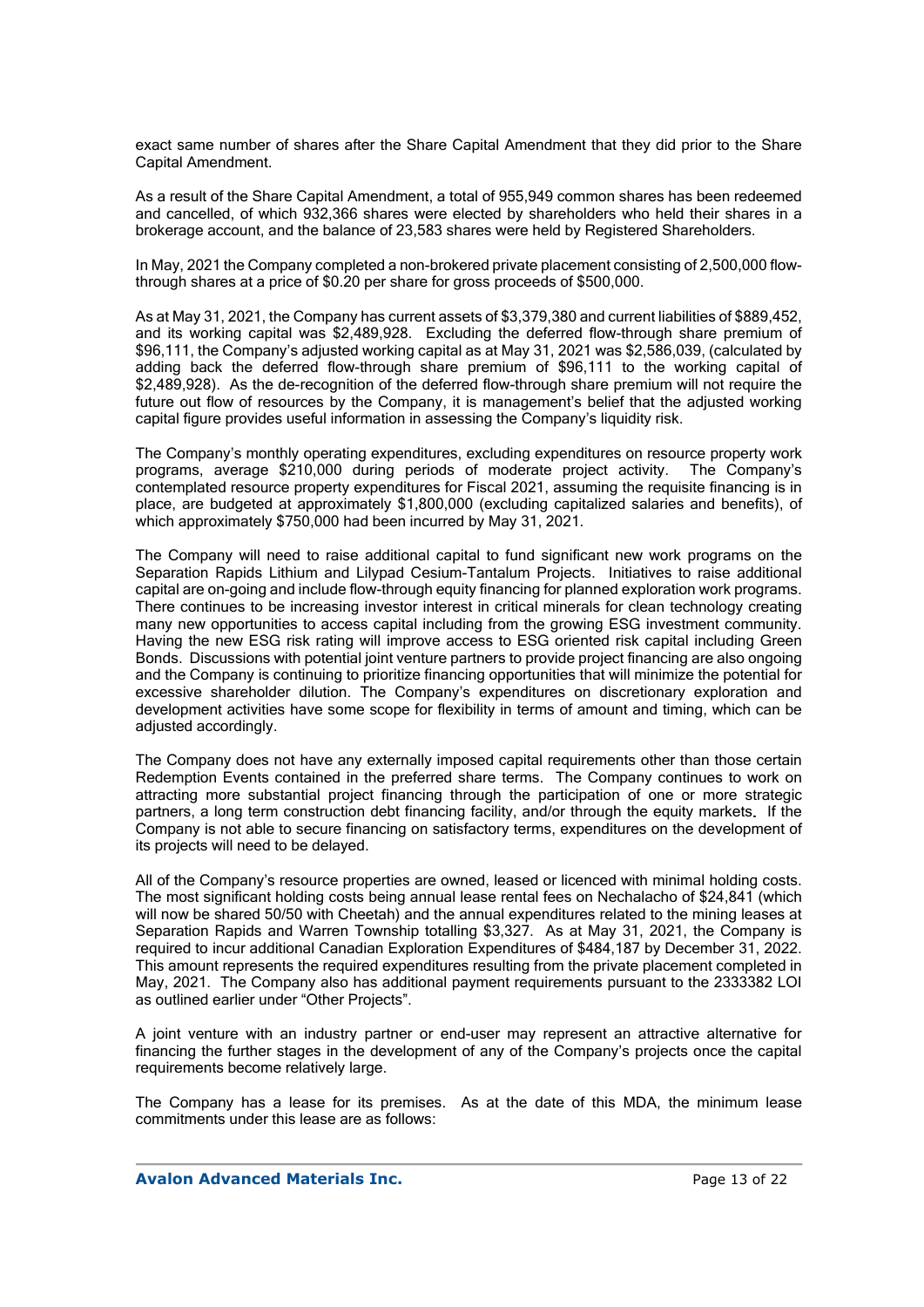| Fiscal year ended August 31, | 2021<br>2022<br>2023<br>2024 | 18.432<br>222.556<br>229.181<br>233.563 |
|------------------------------|------------------------------|-----------------------------------------|
|                              |                              |                                         |
|                              | 2025                         | 63.280                                  |

### **Off Balance Sheet Arrangements**

As at May 31, 2021, the Company had no material off balance sheet arrangements such as guaranteed contracts, contingent interests in assets transferred to an entity, derivative instrument obligations or any instruments that could trigger financing, market or credit risk to the Company.

### **Transactions with Related Parties**

Balances and transactions between the Company and its subsidiaries have been eliminated on consolidation and are not disclosed here. Details of the transactions between the Company and other related parties are disclosed below:

#### a) Trading transactions

There have been no material trading transactions with related parties during each of the nine months ended May 31, 2021 and May 31, 2020.

b) Compensation of key management personnel

The remuneration of directors and other key members of the Company's senior management team during each of the three and nine months ended May 31, 2021 and May 31, 2020 are as follows:

|                                                                                                     | <b>Three Months Ended</b> |  |                   | Nine Months Ended |                 |  |                 |
|-----------------------------------------------------------------------------------------------------|---------------------------|--|-------------------|-------------------|-----------------|--|-----------------|
|                                                                                                     | Mav 31.<br>2021           |  | Mav 31.<br>2020   |                   | May 31,<br>2021 |  | Mav 31.<br>2020 |
| Salaries, benefits and directors' fees <sup>(1)</sup> \$<br>Share based compensation <sup>(2)</sup> | 309,061<br>142.401        |  | 275.266<br>24.979 | \$                | 888,380         |  | 930,307         |
|                                                                                                     |                           |  |                   |                   | 176,618         |  | 57,213          |
|                                                                                                     | 451,462                   |  | 300,245           |                   | 1.064.998       |  | 987,520         |

 $<sup>(1)</sup>$  Salaries and benefits of key management personnel capitalized to exploration and evaluation</sup> assets and PPE for the Quarter and for the Nine Month Period totaled \$21,048 (May 31, 2020 - \$45,228) and \$57,939 (May 31, 2020 - \$188,765) respectively.

 $(2)$  Fair value of stock options, DSUs and RSUs earned and recognized as share based compensation during the respective reporting period.

### **Subsequent Events**

Subsequent to the end of the Quarter, the Company:

- a) Granted an aggregate of 700,000 stock options with a weighted average exercise price of \$0.20 per share to certain employees of the Company. The weighted average contract life of these options at issuance was 5.0 years;
- b) issued 125,000 common shares pursuant to the exercise of 125,000 stock options with a weighted average exercise price of \$0.08 per share;
- c) issued 1,353,383 common shares pursuant to the conversion of \$180,000 of the convertible note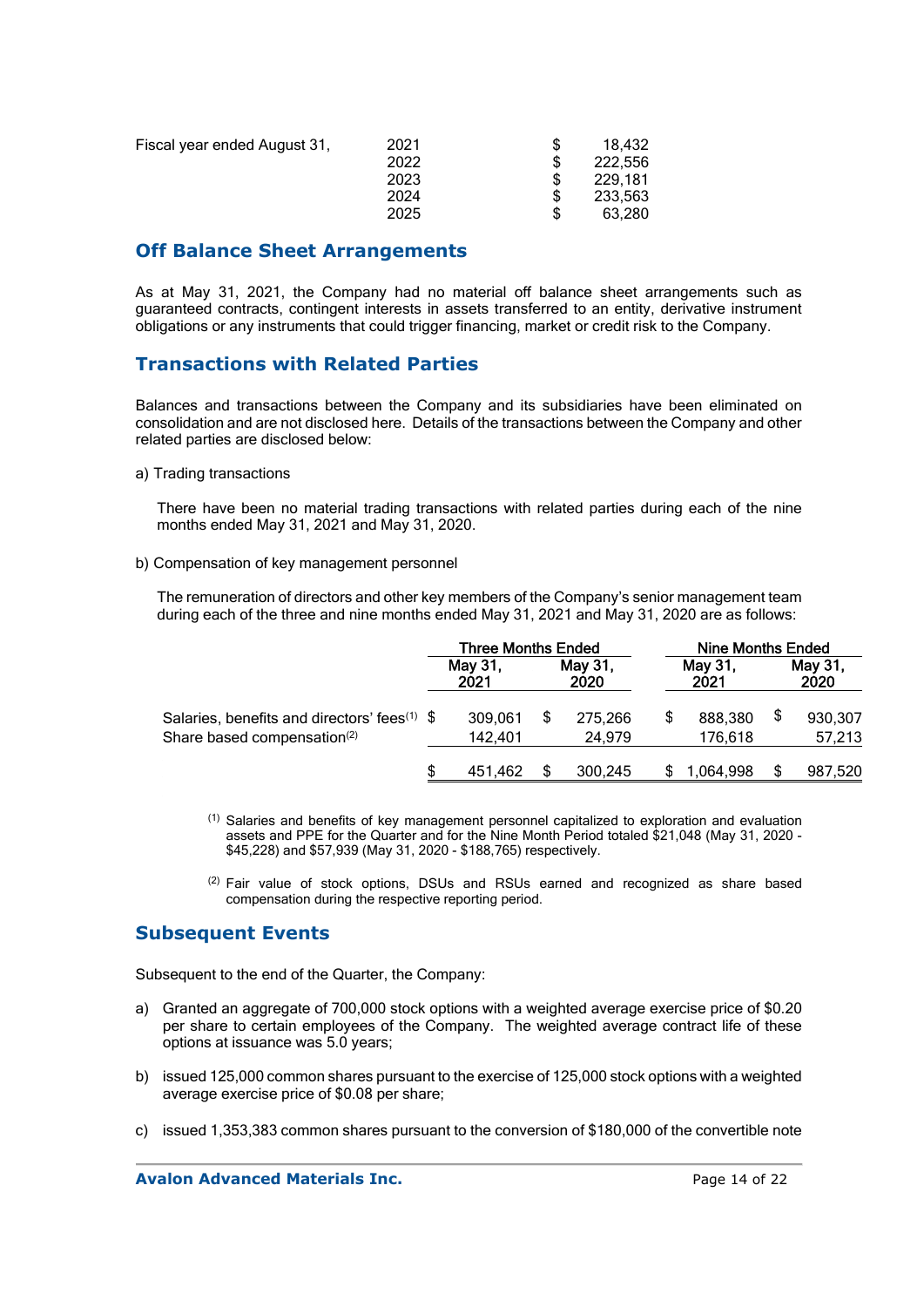payable; and

d) had 6,466,513 warrants with an adjusted exercise price of US\$0.5223 per share expire.

### **Financial Instruments**

The Company's financial instruments consist of cash and cash equivalents, receivables, accounts payable and accrued liabilities, warrants denominated in foreign currency, and warrants with exercise prices that are subject to adjustment from time to time.

Management does not believe these financial instruments expose the Company to any significant interest, currency or credit risks arising from these financial instruments. The fair market values of cash and cash equivalents, receivables, accounts payable and accrued liabilities and convertible note payable approximate their carrying values.

Interest income from cash and cash equivalents are recorded in the statement of comprehensive loss.

## **Outstanding Share Data**

#### *a) Common and Preferred Shares*

The Company is presently authorized to issue an unlimited number of common shares without par value. The Company is also authorized to issue up to 25,000,000 preferred shares without par value, of which 950 have been issued and none is outstanding as at May 31, 2021.

As at May 31, 2021, the Company had 361,387,847 common shares issued and outstanding. Subsequent to the end of the Quarter, and as described earlier under "Subsequent Events", a total of 1,478,383 shares were issued. As of the date of this MDA, the Company has 362,866,230 common shares outstanding

#### *b) Options*

As at May 31, 2021, the Company had an aggregate of 15,791,250 incentive stock options outstanding with a weighted average exercise price of \$0.13 (of which 4,353,750 were vested and 11,437,500 were unvested). Subsequent to the end of the Quarter, 700,000 options were granted and 125,000 options were exercised (as described earlier under "Subsequent Events"). As at the date of this MDA, the Company has 16,366,250 incentive stock options with a weighted average exercise price of \$0.14 outstanding.

#### *c) Deferred and Restricted Share Units*

As at May 31, 2021 and the date of this MDA, the Company has 475,000 fully vested DSUs and 1,475,000 unvested RSUs outstanding.

#### *d) Warrants*

As at May 31, 2021 the Company has the following common share purchase warrants outstanding:

i. 6,466,513 US\$ Warrants, with an original exercise price of US\$0.56 per share and are exercisable until June 13, 2021. These warrants are also subject to certain antidilution provisions, which may reduce the exercise price, with a floor of US\$0.5095 per share. The adjusted exercise price as calculated by the anti-dilution provisions as at May 31, 2021 is US\$0.5223;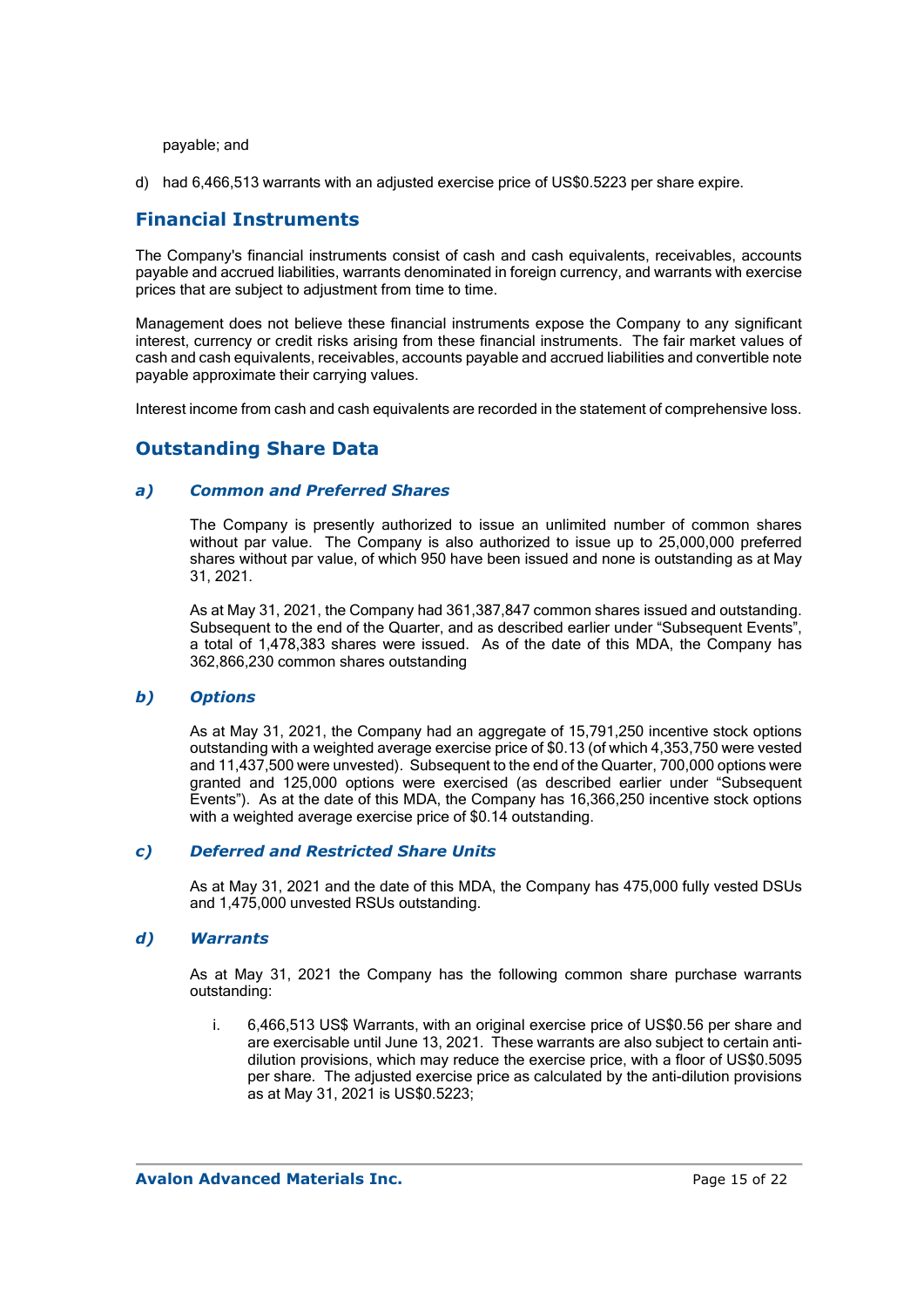- ii. 10,000 warrants, issued pursuant to the Accommodation Agreement, with an exercise price of \$0.23 per share and expiring on August 2, 2021;
- iii. 1,900,000 warrants with an exercise price of \$0.12 per share and expiring on November 1, 2021, or if the closing price of the common shares on the TSX is \$0.16 or higher for a period of twenty consecutive trading days after November 1, 2018, the Company may, by notice to the holder reduce the expiry date of the warrants to not less than 30 days from the date of such notice;
- iv. 250,000 warrants with an exercise price of \$0.12 per share and expiring on November 23, 2021, or if the closing price of the common shares on the TSX is \$0.16 or higher for a period of twenty consecutive trading days after November 23, 2018, the Company may, by notice to the holder reduce the expiry date of the warrants to not less than 30 days from the date of such notice;
- v. 6,900,000 A1 Warrants with an exercise price of \$0.23 per common share which are exercisable until March 10, 2022;
- vi. 3,000,000 warrants with an exercise price of \$0.12 per share and expiring on August 25, 2022.
- vii. 6,250,000 B1 Warrants with an exercise price of \$0.15 per common share which are exercisable until January 15, 2023;
- viii. 1,875,000 C1 Warrants with an exercise price of \$0.125 per common share which are exercisable until June 29, 2023; and
- ix. 9,800,000 warrants with an exercise price of \$0.18 per common share which are exercisable until January 29, 2025.

Subsequent to the end of the Quarter, and as described earlier under "Subsequent Events", 6,466,513 US\$ Warrants, with an adjusted exercise price of US\$0.5223 per share expired.

The Company is also committed to issue 20,000 warrants to the NWTMN in two equal installments of 10,000 warrants upon the Nechalacho Project meeting certain milestones. These warrants will have a contractual term of five years and will have an exercise price based on the then current market price of the Company's common shares at the date of issue of the warrants.

#### *e) Brokers' Compensation Warrants*

As at May 31, 2021 and the date of this MDA, the Company has 150,000 compensation warrants outstanding with an exercise price of \$0.20 per common share, which are exercisable until May 14, 2023.

### **Disclosure Controls and Procedures**

Disclosure controls and procedures are designed to provide reasonable assurance that material information is gathered and reported to senior management, including the Chief Executive Officer ("CEO") and Chief Financial Officer ("CFO"), as appropriate, to permit timely decisions regarding public disclosure.

Management, including the CEO and CFO, has designed or caused to be designed under their supervision, disclosure controls to provide reasonable assurance that the information required to be disclosed in annual filings, interim filings, or other reports filed or submitted under Canadian securities legislation, or reports filed or submitted under the U.S. Securities Exchange Act of 1934 is recorded, processed, summarized and reported within the time period specified in those rules.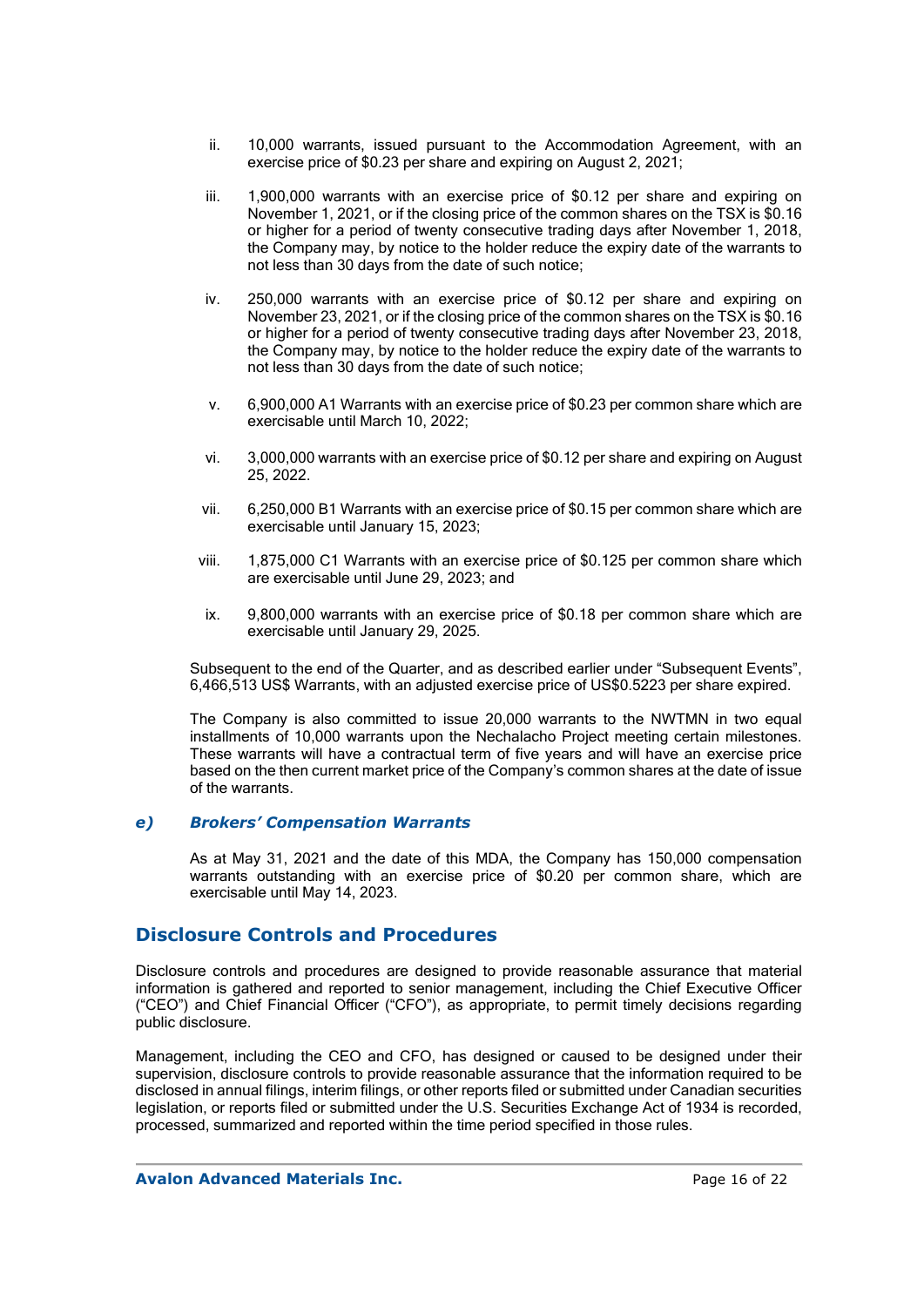## **Internal Control over Financial Reporting**

The CEO and CFO are also responsible for the design of the Company's internal controls over financial reporting ("ICFR") to provide reasonable assurance regarding the reliability of financial reporting and the preparation of financial statements for external purposes in accordance with IFRS. Because of its inherent limitation, internal control over financial reporting may not prevent or detect misstatements.

There have been no changes to the Company's design of internal controls over financial reporting that occurred during the Quarter that materially affected, or are reasonably likely to affect, the Company's ICFR.

## **Critical Accounting Judgments and Estimation Uncertainties**

The preparation of the consolidated financial statements in conformity with IFRS requires that the Company's management make critical judgments, estimates and assumptions about future events that affect the amounts reported in the consolidated financial statements and the related notes thereto. Actual results may differ from those estimates. Estimates and assumptions are reviewed on an on-going basis based on historical experience and other factors that are considered to be relevant under the circumstances. Revisions to estimates are accounted for prospectively.

The Company has identified the following significant areas where critical accounting judgments, estimates and assumptions are made and where actual results may differ from these estimates under different assumptions and conditions and may materially affect financial results or the financial position reported in future periods.

Further details of the nature of these assumptions and conditions may be found in the relevant notes to the consolidated financial statements.

#### *Key Sources of Estimation Uncertainty*

Information about assumptions and estimation uncertainties that have a significant risk of resulting in a material adjustment to the financial results or the financial positions reported in future periods are included in the following notes:

#### Recoverability of Exploration and Evaluation Assets, Development Assets and Property, Plant and **Equipment**

The Company assesses its long-lived assets, specifically all exploration and evaluation assets, development assets and property, plant and equipment ("PPE") at each reporting date to determine whether any indication of impairment exists. Where an indicator of impairment exists, a formal estimate of the recoverable amount is made, which is the higher of the fair value less costs of disposal and value in use. These assessments require the use of estimates and assumptions such as longterm commodity prices, discount rates, foreign exchange rates, years to commencement of production, future capital requirements, exploration potential and operating performance.

#### Determination of Reserve and Resource Estimates

Mineral reserves and resources are estimates of the amount of ore that can be economically and legally extracted from the Company's exploration and development properties. The estimation of recoverable reserves is based upon factors such as estimates of commodity prices, production costs, production techniques, future capital requirements and foreign exchange rates, along with geological assumptions and judgments made in estimating the size and grade of the ore body. Changes in the reserve or resource estimates may impact the carrying value of exploration and evaluation assets, development assets, PPE, site closure and reclamation provision and amortization expense.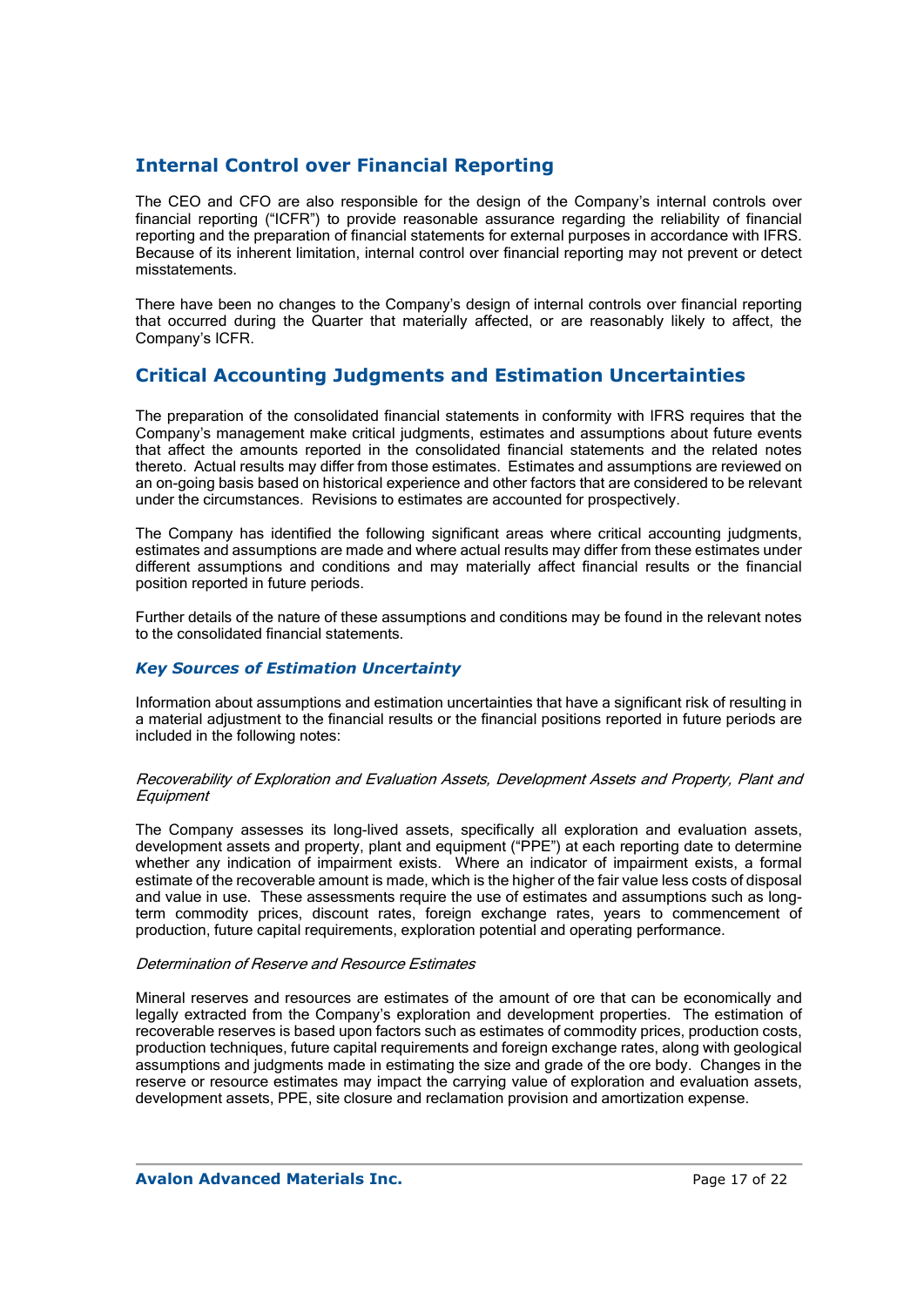#### Fair Value of Share Based Payments and Warrants

The Company follows IFRS 2, Share-based Payment, in determining the fair value of share based payments. This calculated amount is not based on historical cost, but is derived based on assumptions (such as the expected volatility of the price of the underlying security, expected hold period before exercise, dividend yield and the risk-free rate of return) input into a pricing model. The model requires that management make forecasts as to future events, including estimates of: the average future hold period of issued stock options and compensation warrants before exercise, expiry or cancellation; future volatility of the Company's share price in the expected hold period; dividend yield; and the appropriate risk-free rate of interest. The resulting value calculated is not necessarily the value that the holder of the option or warrant could receive in an arm's length transaction, given that there is no market for the options or compensation warrants and they are not transferable. Similar calculations are made in estimating the fair value of the warrant component of an equity unit. The assumptions used in these calculations are inherently uncertain. Changes in these assumptions could materially affect the related fair value estimates.

#### Site Closure and Reclamation Provision

The Company's accounting policy for the recognition of a site closure and reclamation obligation requires significant estimates and assumptions such as: requirements of the relevant legal and regulatory framework, the magnitude of possible disturbance and the timing thereof, extent and costs of required closure and rehabilitation activity, and discount rate. These uncertainties may result in future actual expenditures differing from the amounts currently provided. Site closure and reclamation provision recognized is periodically reviewed and updated based on the facts and circumstances available at the time. Changes to the estimated future costs are recognized in the statement of financial position by adjusting both the site closure and reclamation asset and provision.

#### Property, Plant and Equipment ("PPE") - Estimated Useful Lives

Management estimates the useful lives of PPE based on the period during which the assets are expected to be available for use. The amounts and timing of recorded expenses for depreciation of PPE for any period are affected by these estimated useful lives. The estimates are reviewed at least annually and are updated if expectations change as a result of physical wear and tear, technical or commercial obsolescence and legal or other limits to use. It is possible that changes in these factors may cause significant changes in the estimated useful lives of the Company's PPE in the future.

#### *Critical Judgments*

Information about critical judgments in applying accounting policies that have most significant effect on the consolidated financial statements are as follows:

#### Capitalization of Exploration and Evaluation Costs

Exploration and evaluation costs incurred during the year are recorded at cost. Capitalized costs include costs directly attributable to exploration and evaluation activities, including salaries and benefits of employees who are directly engaged in the exploration and evaluation activities. Administrative and other overhead costs are expensed. Exploration and evaluation costs incurred that have been determined to have future economic benefits and can be economically recoverable are capitalized. In making this judgment, management assesses various sources of information including, but not limited to the geologic and metallurgic information, history of conversion of mineral deposits to proven and probable mineral reserves, scoping and feasibility studies, proximity of operating facilities, operating management expertise and existing permits.

## **Changes in Accounting Policies Including Initial Adoption**

The Company did not adopt any new accounting standards during the Quarter.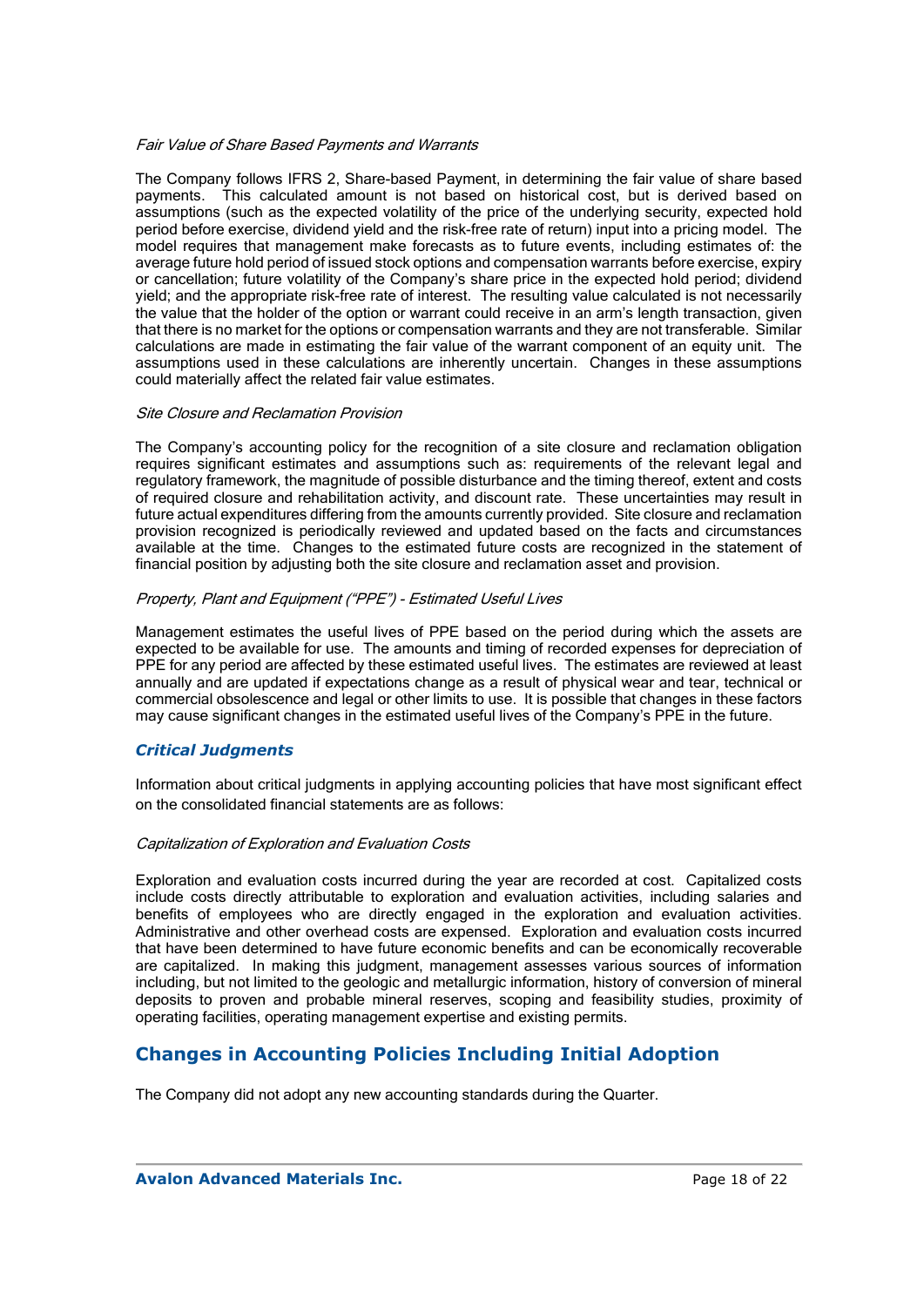## **Recent Accounting Pronouncements**

As at May 31, 2021 and the date of this MDA, there are no significant newly issued pronouncements that are applicable to the Company.

## **Forward-Looking Statements, Risk Factors and Qualified Persons**

Certain of the statements that are not historical facts contained in this MDA are forward-looking statements that involve risks and uncertainties that could cause actual events or results to differ materially from estimated or anticipated events or results reflected in the forward-looking statements. Such forward-looking statements reflect the Company's current views with respect to future events and include, among other things, statements regarding targets, estimates and/or assumptions in respect of reserves and/or resources, and are based on estimates and/or assumptions related to future economic, market and other conditions that, while considered reasonable by management, are inherently subject to risks and uncertainties, including significant business, economic, competitive, political and social uncertainties and contingencies. These estimates and/or assumptions include, but are not limited to:

- grade of ore;
- mineral product and commodity prices;
- metallurgical recoveries:
- operating costs;
- achievement of current timetables for development;
- strength of the global economy:
- availability of additional capital; and
- availability of supplies, equipment and labour.

Factors that could cause the Company's actual results, performance, achievements, developments or events to differ materially from those expressed or implied by forward-looking statements include, among others, the factors described or referred to under "Description of the Business - Risk Factors" in the Company's Annual Information Form for the year ended August 31, 2020, and:

- risks related to the Company's history of losses, lack of operating history, ability to generate material revenues and continue as a going concern;
- risks related to establishing new mining operations in the event that the Company elects to proceed with the development of one of its mineral projects;
- risks related to the Company's need for additional financing;
- risks related to any joint venture or strategic alliances that may be entered into by the Company;
- risks related to the impact of the novel coronavirus ("COVID-19") pandemic, or other global pandemics;
- risks related to either Avalon's or Cheetah's development plans of the Nechalacho Project negatively impacting the other's development plans;
- risks related to the progression of the Separation Rapids Lithium Project to a positive feasibility stage:
- risks related to securing product off-take agreements on a timely basis;
- risks related to the unique ore type at the Nechalacho Rare Earth Elements Project ("Nechalacho" or the "Nechalacho Project") and the Separation Rapids Lithium Project for which known metallurgical processes have not previously been applied;
- uncertainty related to title to the Company's properties as well as the risk of delays in obtaining licenses and permits as a result of local opposition, including uncertainty related to any challenges in connection with Indigenous land title claims and Indigenous rights;
- risks related to the possible existence of rights and interests of Indigenous groups, which may limit the Company's ability to develop its properties;
- risks related to the need to acquire properties for the hydrometallurgical plant and potentially a rare earth refinery for the Nechalacho Project;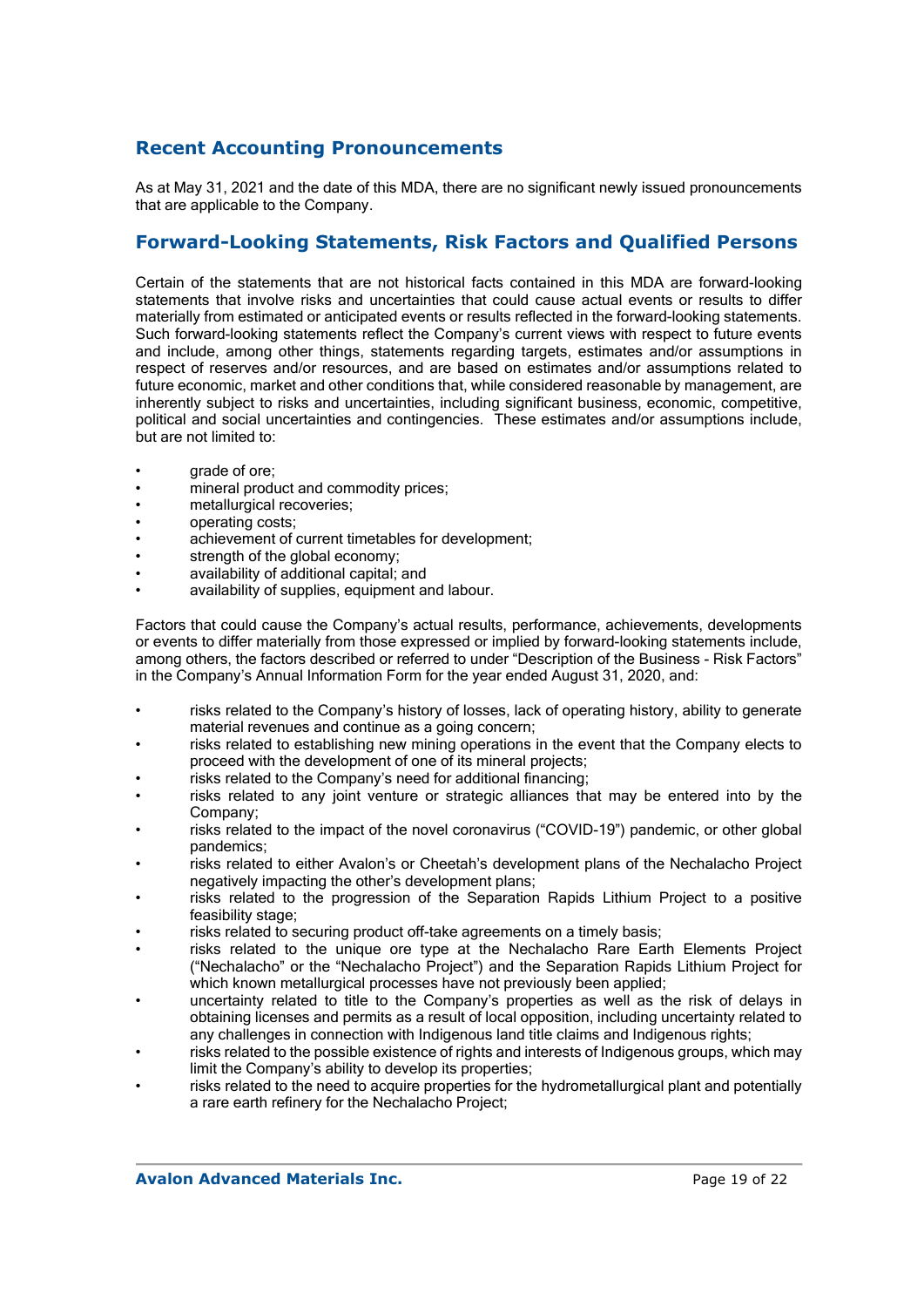- risks that actual capital costs, production schedules and economic returns for the Nechalacho Project may differ significantly from those anticipated by the Company;
- risks related to the demand for technology metals and minerals and fluctuations in their pricing;
- risks related to the demand for lithium and fluctuations in its pricing;
- risks related to competition and the actions of competitors;
- risks related to costs or delays in the commercialization of rare earth products;
- uncertainties related to the fact that the Company's mineral resources and mineral reserves are only estimates;
- risks related to obtaining, maintaining and renewing licenses and permits, and the material costs, liabilities and obligations in connection therewith;
- risks that the Company will be subject to material costs, liabilities and obligations in connection with environmental laws, regulations and approvals and that approvals will not be available;
- uncertainties involving uninsured risks;
- risks related to possible shortages of supplies, equipment and labour;
- risks related to the Company's ability to attract and retain qualified management and technical personnel;
- uncertainty whether the Company will acquire commercially mineable ore deposits or whether the current mineral deposits identified by the Company can be developed as commercially viable ore bodies;
- risks inherent to the competitive nature of the mineral industry;
- risks related to the extensive federal, state, provincial, territorial and local laws and regulations to which the Company's activities are subject;
- risks related to the availability and reliability of adequate infrastructure;
- risks and hazards inherent to the mining industry;
- risks related to any changes in critical accounting estimates that adversely affect the Company's financial results;
- risks related to potential conflicts of interest of the Company's directors and officers who may have involvement with other resource companies;
- risks related to cybersecurity:
- risks due to being a "passive foreign investment company" for U.S. purposes;
- risks related to fluctuations of currency exchange rates;
- risks related to share price volatility;
- risks related to dilution of existing shareholders;
- risks related to not paying cash dividends:
- risks related to being a non-US corporation; and
- risks related to there being no market for the Company's warrants.

Most of the foregoing factors are beyond the Company's ability to control or predict. Although the Company has attempted to identify important factors that could cause actual results, performance, achievements, developments or events to differ materially from those described in forward-looking statements, there may be other factors that cause actual results, performance, achievements, developments or events not to be as anticipated, estimated or intended. There can be no assurance that the estimates and/or assumptions upon which these forward-looking statements are based will occur.

Readers can identify many of these statements by looking for words such as "believe", "expects", "will", "intends", "projects", "anticipates", "estimates", "continues" or similar words or the negative thereof. There can be no assurance that the plans, intentions or expectations upon which these forward-looking statements are based will occur.

The forward-looking statements contained herein are made as of the date of this MDA and are expressly qualified in their entirety by this cautionary statement. Readers should not place undue reliance on the forward-looking statements, which reflect management's plans, estimates, projections and views only as of the date hereof. The Company undertakes no obligation to publicly revise these forward-looking statements to reflect subsequent events or circumstances, except as required by applicable law.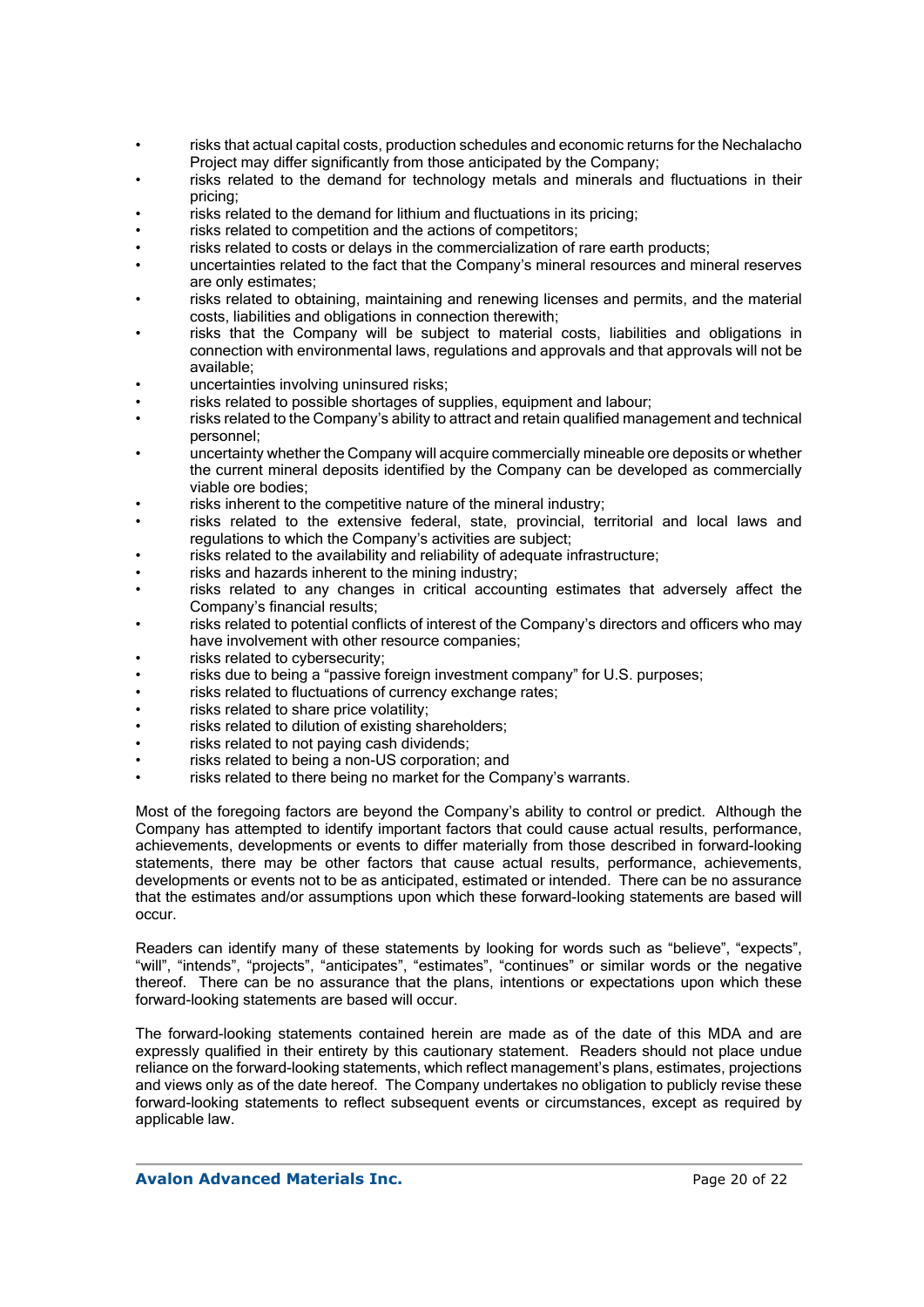The technical information included in this MDA, unless otherwise stated, has been reviewed and approved by Donald S. Bubar, P. Geo., President and Chief Executive Officer of the Company and Dr. William Mercer, P. Geo., Vice-President, Operations of the Company. Mr. Bubar and Dr. Mercer are both Qualified Persons under National Instrument 43-101 ("NI 43-101").

## **Notice Regarding Presentation of our Mineral Reserve and Resource Estimates**

This MDA has been prepared in accordance with the requirements of Canadian securities laws, which differ from the requirements of United States securities laws. Unless otherwise indicated, all reserve and resource estimates included in this MDA have been prepared in accordance with NI 43-101. NI 43-101 is a rule developed by the Canadian Securities Administrators which establishes standards for all public disclosure an issuer makes of scientific and technical information concerning mineral projects.

Canadian standards, including NI 43-101, differ significantly from the requirements of the United States Securities and Exchange Commission (the "SEC"), and reserve and resource information contained in this MDA may not be comparable to similar information disclosed by United States companies. In particular, and without limiting the generality of the foregoing, the term "resource" does not equate to the term "reserve". Under SEC's Industry Guide 7 standards, mineralization may not be classified as a "reserve" unless the determination has been made that the mineralization could be economically and legally produced or extracted at the time the reserve determination is made. The SEC's Industry Guide 7 disclosure standards do not define the terms "measured mineral resources", "indicated mineral resources" or "inferred mineral resources" or other similar descriptions of the amount of mineralization in mineral deposits and United States companies have historically not been permitted to disclose mineral resources of any category in documents they file with the SEC. United States investors should also understand that "inferred mineral resources" have a great amount of uncertainty as to their existence and as to their economic and legal feasibility. It cannot be assumed that all or any part of an "inferred mineral resource" exists, is economically or legally mineable, or will ever be upgraded to a higher category. Under Canadian rules, estimated "inferred mineral resources" may not form the basis of feasibility or pre-feasibility studies except in rare cases. Disclosure of "contained ounces" in a resource estimate is permitted disclosure under Canadian regulations; however, the SEC normally only permits issuers to report mineralization that does not constitute "reserves" by SEC standards as in-place tonnage and grade without reference to unit measures. The requirements of NI 43-101 for identification of "reserves" are also not the same as those of the SEC, and reserves reported by Avalon in compliance with NI 43-101 may not qualify as "reserves" under SEC standards. Accordingly, information concerning mineral deposits set forth herein may not be comparable with information made public by companies that report in accordance with SEC's Industry Guide 7 standards.

The SEC has adopted amendments to its disclosure rules to modernize the mineral property disclosure requirements for issuers whose securities are registered with the SEC. These amendments became effective February 25, 2019 (the "SEC Modernization Rules") and, following a two-year transition period, the SEC Modernization Rules will replace the historical property disclosure requirements for mining registrants that are included in SEC Industry Guide 7. Following the transition period, the Company may be subject to the SEC Modernization Rules which differ from the requirements of NI 43-101. Under the SEC Modernization Rules, the definitions of "proven mineral reserves" and "probable mineral reserves" have been amended to be substantially similar to the corresponding Canadian standards and the SEC has added definitions to recognize "measured mineral resources", "indicated mineral resources" and "inferred mineral resources" which are also substantially similar to the corresponding Canadian standards; however, there are differences in the definitions under the SEC Modernization Rules and the Canadian standards and therefore once the Company begins reporting under the SEC Modernization Rules there is no assurance that the Company's reserve and resource estimates will be the same as those reported under Canadian standards as contained in this Annual Report.